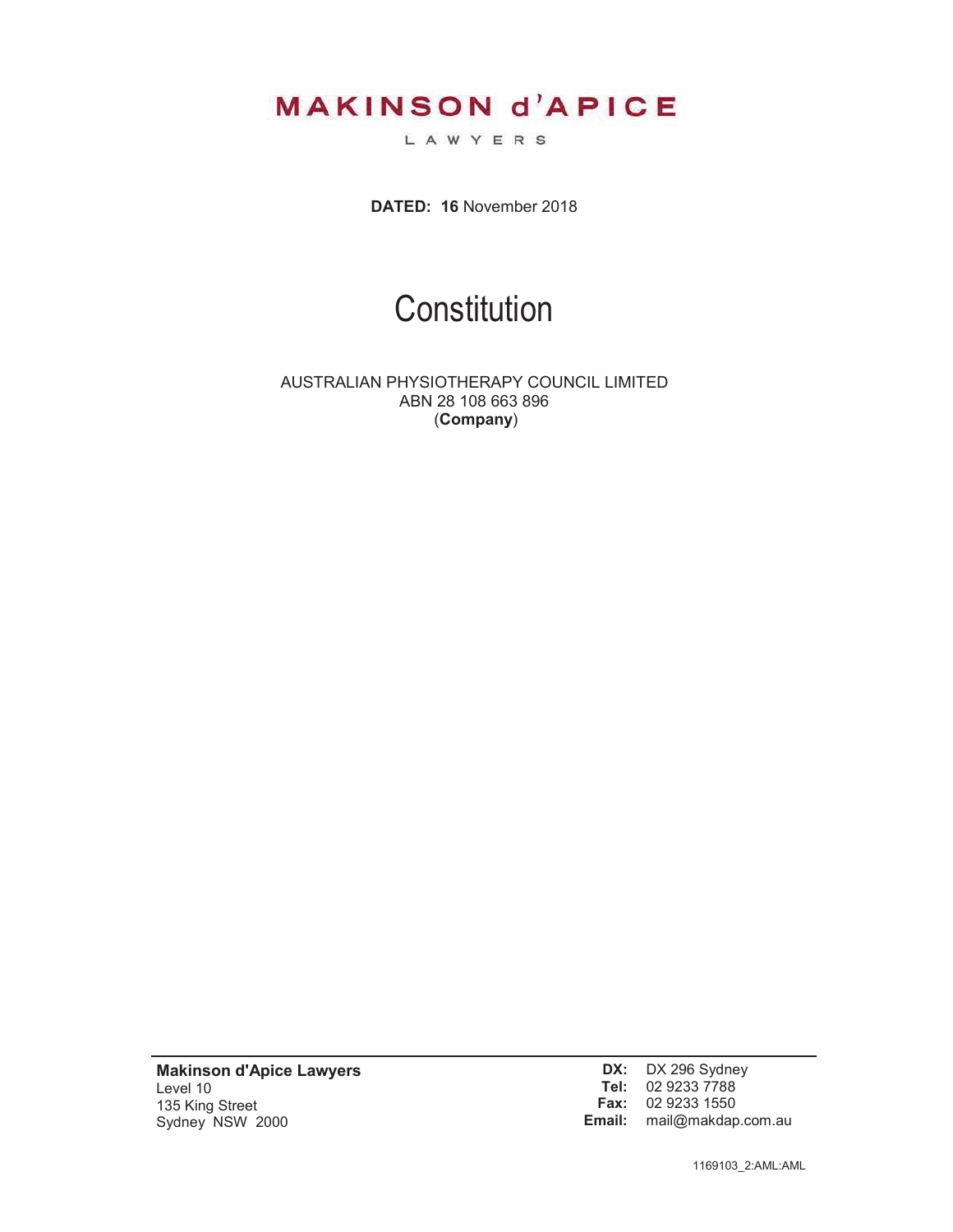## **Table of Contents**

| 1.  |  |
|-----|--|
| 2.  |  |
| 3.  |  |
| 4.  |  |
| 5.  |  |
| 6.  |  |
| 7.  |  |
| 8.  |  |
| 9.  |  |
| 10. |  |
| 11. |  |
| 12. |  |
| 13. |  |
| 14. |  |
| 15. |  |
| 16. |  |
| 17. |  |
| 18. |  |
| 19. |  |
| 20. |  |
| 21. |  |
| 22. |  |
| 23. |  |
| 24. |  |
| 25. |  |
| 26. |  |
| 27. |  |
| 28. |  |
| 29. |  |
| 30. |  |
| 31. |  |
| 32. |  |
| 33. |  |
| 34. |  |
| 35. |  |
| 36. |  |
| 37. |  |
| 38. |  |
| 39. |  |
| 40. |  |
| 41. |  |
| 42. |  |
| 43. |  |
| 44. |  |
| 45. |  |
| 46. |  |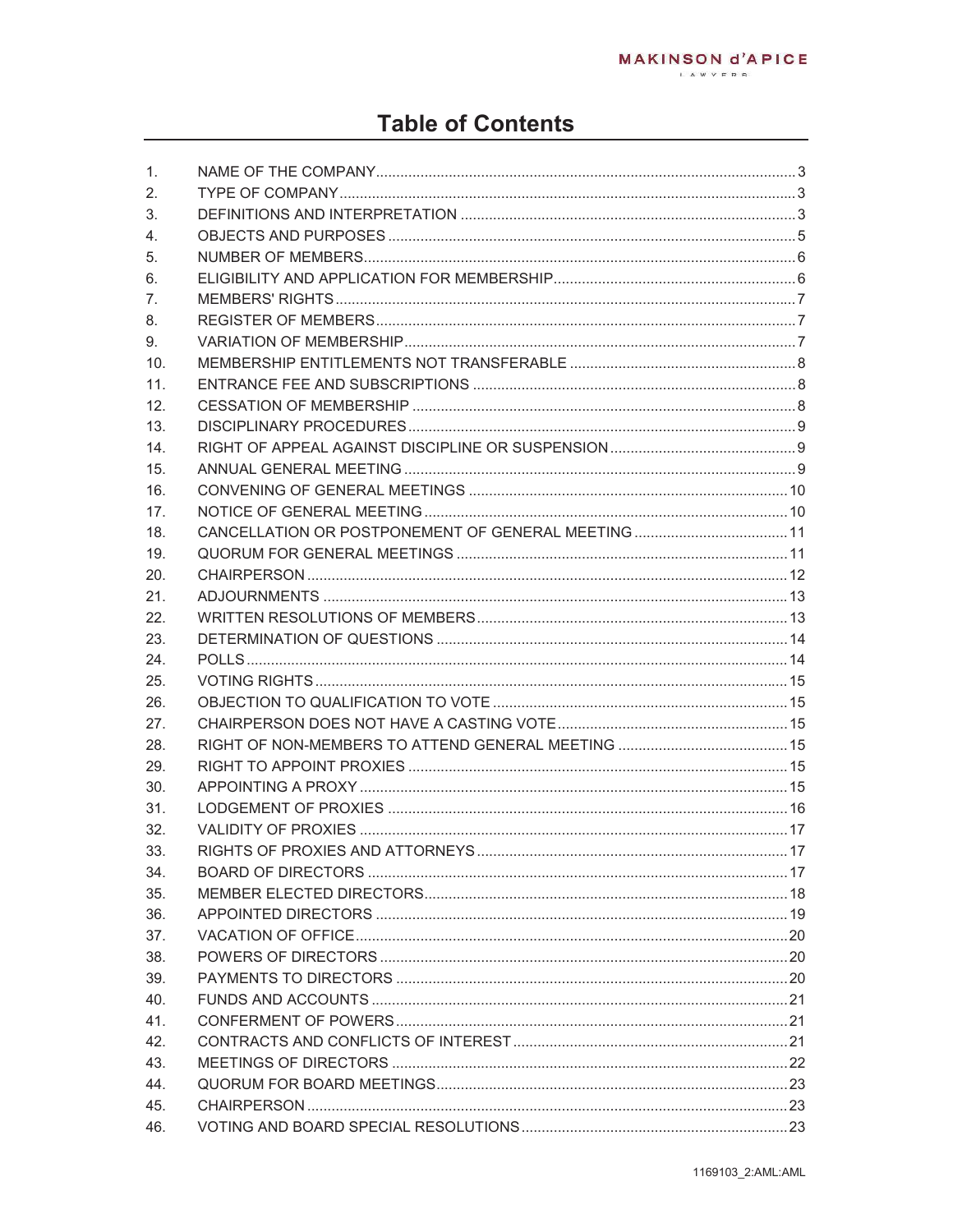| 47.  |  |
|------|--|
| 48.  |  |
| 49.  |  |
| 50.  |  |
| 51.  |  |
| .52. |  |
| 53.  |  |
| -54. |  |
| 55.  |  |
| 56.  |  |
| .57. |  |
| 58.  |  |
| 59.  |  |
| 60.  |  |
| 61.  |  |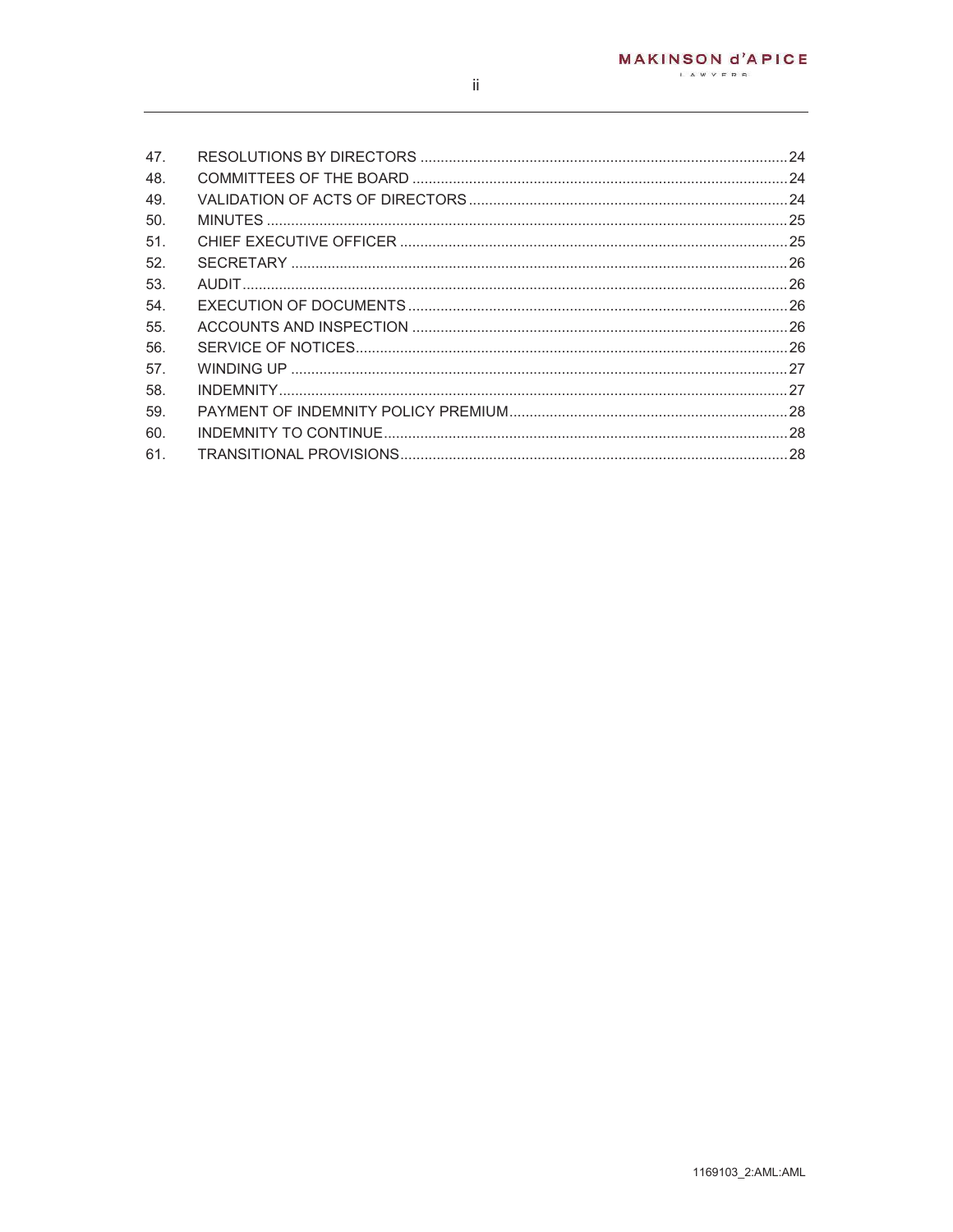#### **1. NAME OF THE COMPANY**

The name of the Company is Australian Physiotherapy Council Limited.

#### **2. TYPE OF COMPANY**

- (a) The Company is a not-for-profit public company limited by guarantee.
- (b) Subject to this Constitution, each Member and each Past Member undertakes to contribute to the property of the Company for:
	- (i) payment of debts and liabilities of the Company;
	- (ii) payment of the costs, charges and expenses of winding up; and
	- (iii) any adjustment of the rights of the contributories among Members.
- (c) The amount that each Member or Past Member is liable to contribute is limited to \$10.00.

## **3. DEFINITIONS AND INTERPRETATION**

(a) In this Constitution, unless there is something in the subject or context which is inconsistent:

**Accreditation** means assessing programs of study, and the education providers that provide the programs of study, to determine whether they meet relevant health profession accreditation standards**.** 

**Act** means the *Corporations Act* 2001.

**Appointed Director** has the meaning given to that term in **clause 34(a)(ii)**.

**Assessment** means assessing health practitioners to determine whether their education, knowledge, clinical skills and professional attributes meet relevant health profession practice standards.

**Board** means the Board of Directors of the Company.

**CEO** has the meaning given to that term in **clause 51**.

**Chairperson** means the person appointed as the chairperson of the Company under **clause 20** and includes any acting chairperson.

**Committee** means a committee established in accordance with **clause 48**.

**Company** means Australian Physiotherapy Council Limited.

**Constitution** means this Constitution as amended or supplemented from time to time.

**Deputy Chairperson** means the person appointed as the deputy chairperson of the Company under **clause 20** and includes any acting deputy chairperson.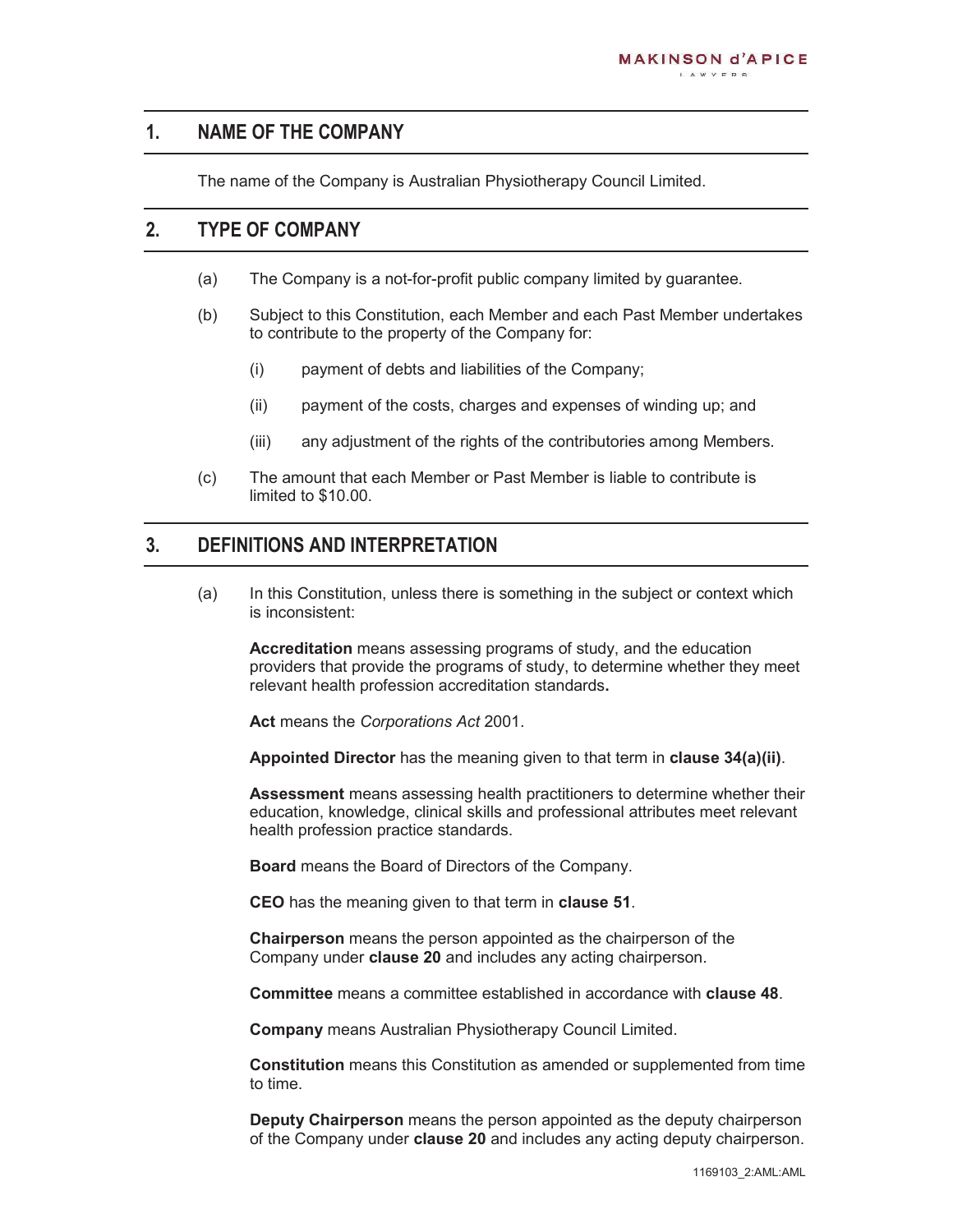**Financial Year** means the financial year of the Company ending on 30 June.

**Member** means a member of the Company.

**Member Elected Director** has the meaning given to that term in **clause 34(a)(i)**.

**Office** means the registered office for the time being of the Company which must be located in Australia.

**Officer** has the same meaning as given to that term in section 9 of the Act.

**Past Member** means a person who was a Member within 12 months from the day the winding up of the Company commences.

**Register** means the register of Members to be kept pursuant to the Act.

**Replaceable Rules** means the replaceable rules applicable to a public company limited by guarantee set out in the Act.

**Representative** means a person authorised in accordance with section 250D of the Act to act as a representative of a Member.

**Secretary** means the person appointed as the secretary of the Company under **clause 52** and includes any acting secretary.

**Special Resolution** has the meaning given to that term in the Act.

- (b) In this Constitution, unless there is something in the subject or context which is inconsistent:
	- (i) the singular includes the plural and vice versa;
	- (ii) each gender includes the other gender;
	- (iii) the word "person" means a natural person and any partnership, association, body or entity whether incorporated or not;
	- (iv) the words "writing" and "written" include any other mode of representing or reproducing words, figures, drawings or symbols in a visible form;
	- (v) where any word or phrase is defined, any other part of speech or other grammatical form of that word or phrase has a cognate meaning;
	- (vi) a reference to any clause or schedule is to a clause or schedule of this Constitution;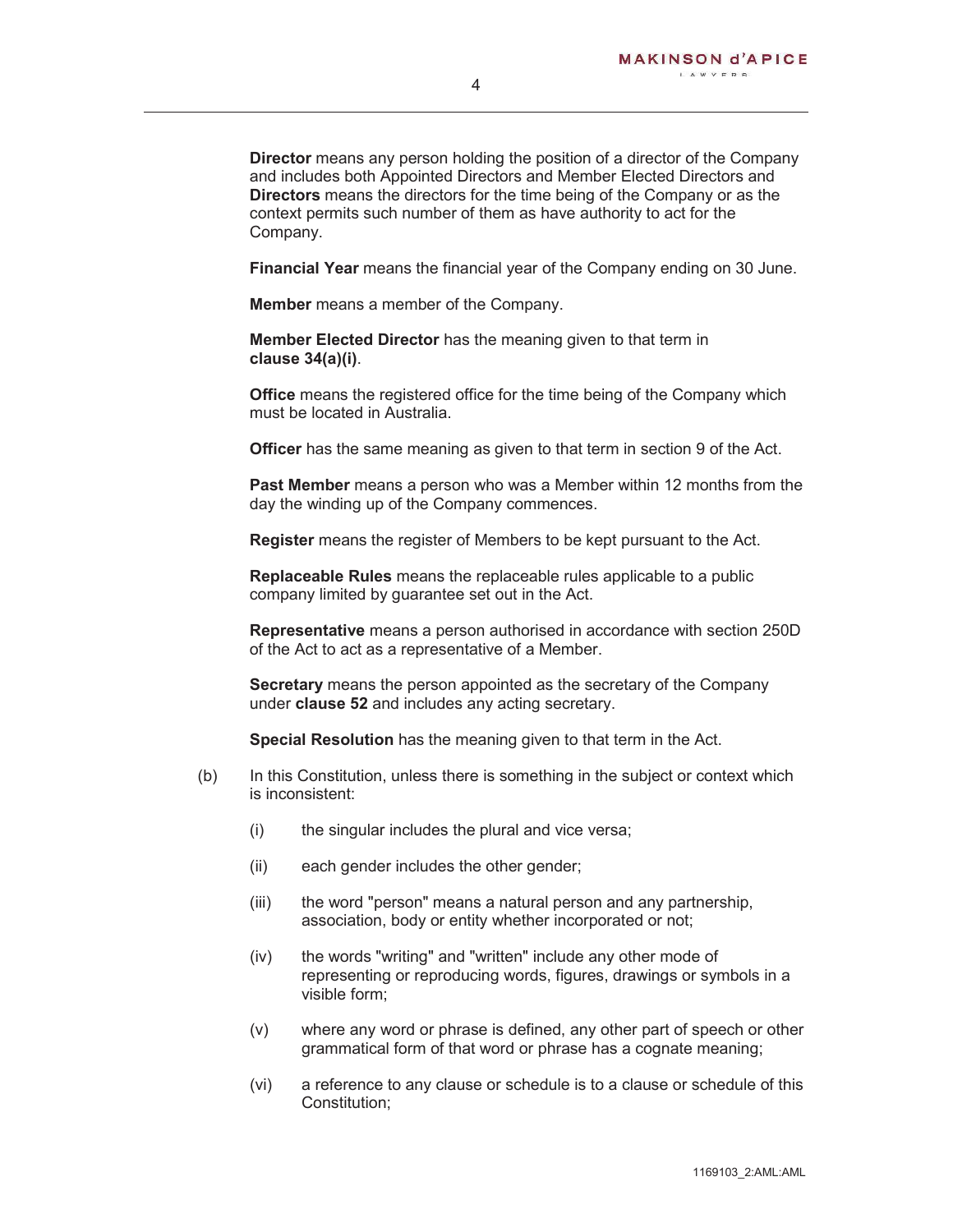- (vii) a reference to any statute, proclamation, rule, code, regulation or ordinance includes any amendment, consolidation, modification, reenactment or reprint of it or any statute, proclamation, rule, code, regulation or ordinance replacing it.
- (c) A word or expression used or defined in the Act has, unless the contrary intention appears, the same meaning in this Constitution where it relates to the same matters, as in the Act.
- (d) The provisions of this Constitution displace the Replaceable Rules (but not Replaceable Rules which mandatorily apply to a public company) contained in the Act.
- (e) Headings do not form part of or affect the construction or interpretation of this Constitution.

#### **4. OBJECTS AND PURPOSES**

- (a) The Objects of the Company are to advance health profession education including, without limitation, physiotherapy education, and provide assurance of standards for the benefit of the public by:
	- (i) Identifying, developing, monitoring and reviewing health profession standards for Accreditation and Assessment, including, without limitation, developing physiotherapy Accreditation standards;
	- (ii) Identifying, developing and delivering best practice health profession Accreditation and Assessment services, including, without limitation, reviewing and Accrediting physiotherapy education programs and Assessment of overseas-qualified physiotherapists;
	- (iii) Providing advice, recommendations and consulting services to the Physiotherapy Board of Australia and other relevant organisations in relation to Accreditation and Assessment;
	- (iv) Improving the quality and expertise of health profession Accreditation and Assessment;
	- (v) Liaising with other organisations, regulators and educators, within Australia and internationally, on matters related to standards of education and practice, and global recognition and mobility of health profession qualifications.
- (b) The Company can only exercise the powers in section 124(1) of the Act to:
	- (i) carry out the objects of the Company set out in **clause 4(a)**; and
	- (ii) do all things incidental or convenient in relation to the exercise of power under **clause 4(b)(i)**.
- (c) The income and property of the Company will only be applied towards the promotion of the objects of the Company set out in **clause 4(a)** and anything incidental or convenient to the promotion of those objects.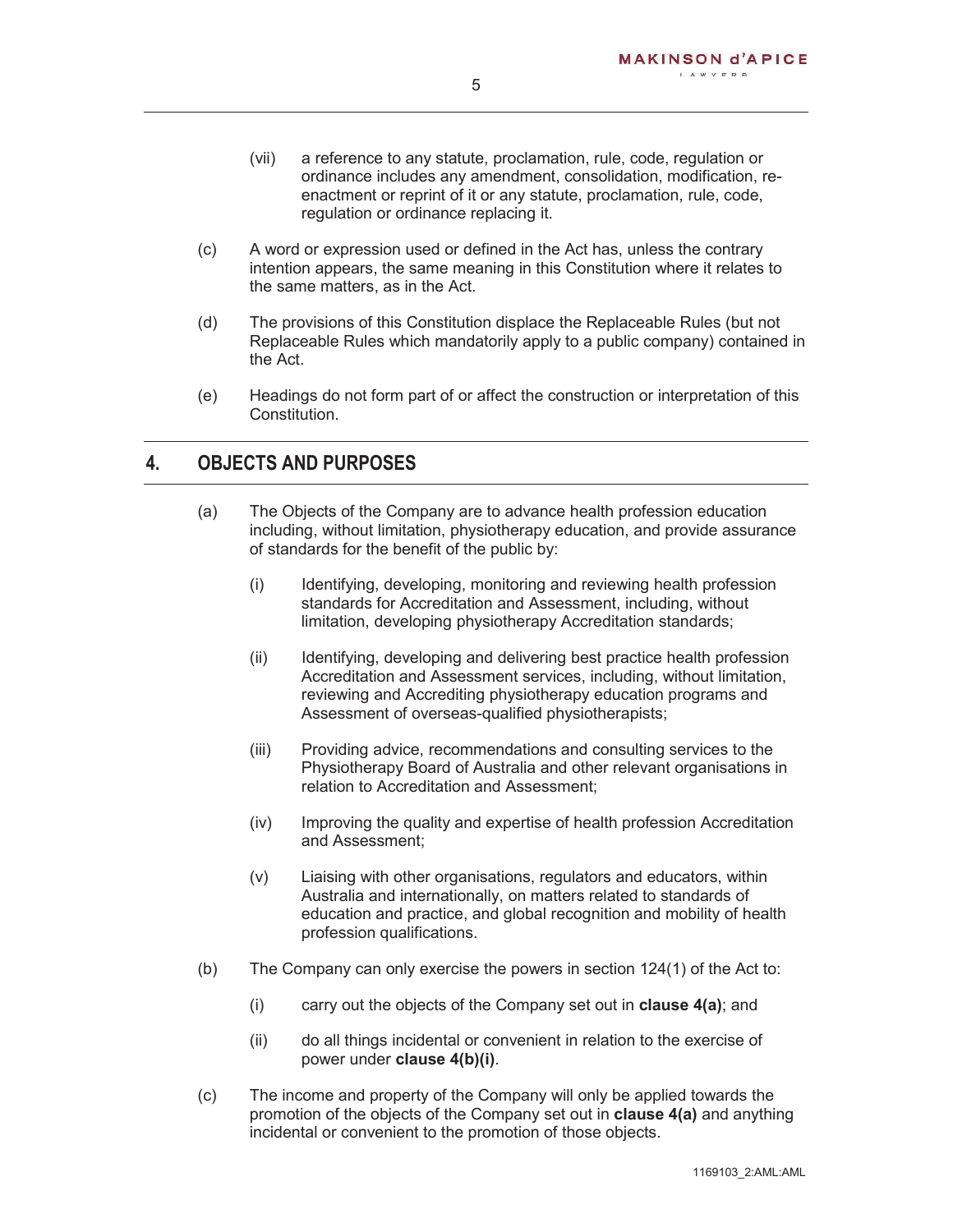- (d) No income or property of the Company will be paid, transferred or distributed, directly or indirectly, by way of dividend or otherwise to any Members of the Company. However, nothing in this Constitution will prevent payment in good faith to a Member:
	- (i) in return for any services rendered or goods supplied in the ordinary and usual course of business to the Company;
	- (ii) of interest at a rate not exceeding current bank overdraft rates of interest for moneys lent to the Company; or
	- (iii) of reasonable and proper rent for premises leased by any Member to the Company,

where the Board has approved such a payment.

#### **5. NUMBER OF MEMBERS**

The maximum number of Members of the Company is unlimited but may be altered by the Board from time to time.

#### **6. ELIGIBILITY AND APPLICATION FOR MEMBERSHIP**

#### **6.1 Eligibility for Membership**

A person is eligible for membership of the Company if that person:

- (a) is a company or registrable body; and
- (b) in the opinion of the Board holds the ideals of the promotion of the objects of the Company as set out in **clause** 4.

#### **6.2 Application for Membership**

- (a) Every application for membership of the Company must be lodged with the Secretary and must set forth the name, address, and specify the relevant credentials of the applicant as a Member.
- (b) Applications for membership of the Company must be made in writing on a form approved by the Board for that purpose and signed by the applicant.
- (c) At the first meeting of the Board after an application for membership has been received the Board will in its absolute discretion:
	- (i) determine the admission or rejection of the applicant; or
	- (ii) decide to call on the applicant to supply any evidence of eligibility that they consider reasonably necessary.
- (d) An applicant will be admitted to membership of the Company if 75% of Directors present and entitled to vote at a meeting of the Board agree by resolution to admit the applicant.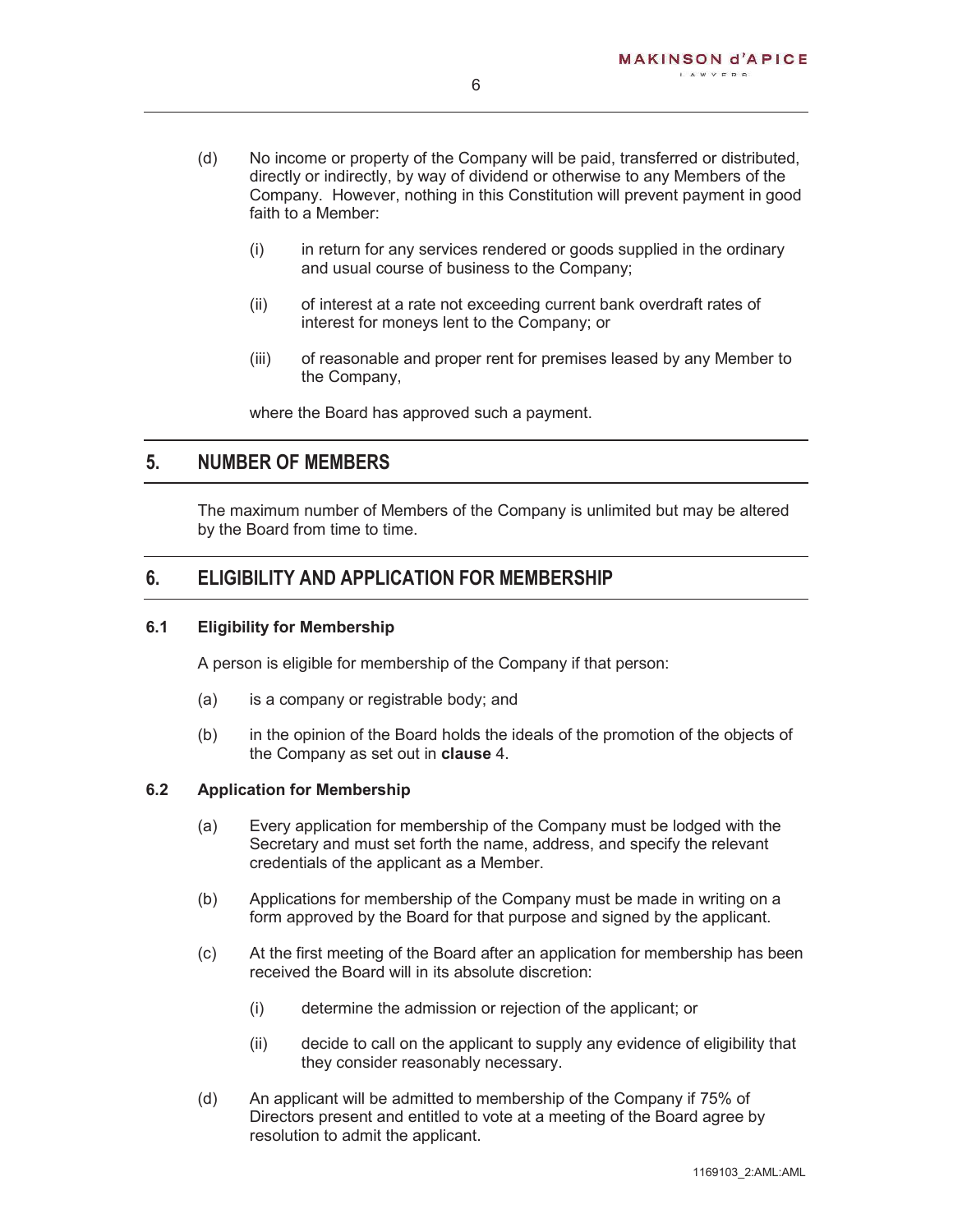- (e) If the Board approves an application for membership:
	- (i) the Board must also determine whether the applicant represents the professional sector or the education sector; and
	- (ii) the Chairperson must, as soon as practicable, notify the applicant in writing of their approval for membership and which sector they represent.
- (f) If the Board rejects an application for membership the Chairperson must, as soon as practicable, notify the applicant in writing that their application has been rejected. The Chairperson is not bound to give reasons why the application was rejected.

#### **7. MEMBERS' RIGHTS**

- (a) Members of the Company will be entitled to:
	- (i) receive notice of and attend and vote at general meetings of the Company; and
	- (ii) receive annual reports of the Company including financial reports in relation to each Financial Year.
- (b) All other rights, privileges and obligations of Members are in accordance with the Act.

#### **8. REGISTER OF MEMBERS**

- (a) Upon approval of an application for membership by the Board, the Chairperson will cause to be entered into the Register the name, address, date of admission to membership and any other information as the Board may from time to time determine of the new Member.
- (b) The Secretary will cause to be entered the date of cessation of membership into the Register when the Member ceases to hold that position in accordance with **clause 12**.
- (c) The Secretary will hold all signed applications and produce them if required to verify the identity of any person voting at any election or meeting of the Company.
- (d) The Register shall be available for inspection by Members at the Office at times and on reasonable conditions the Board thinks fit.

#### **9. VARIATION OF MEMBERSHIP**

The Board may:

(a) create a new class of Member;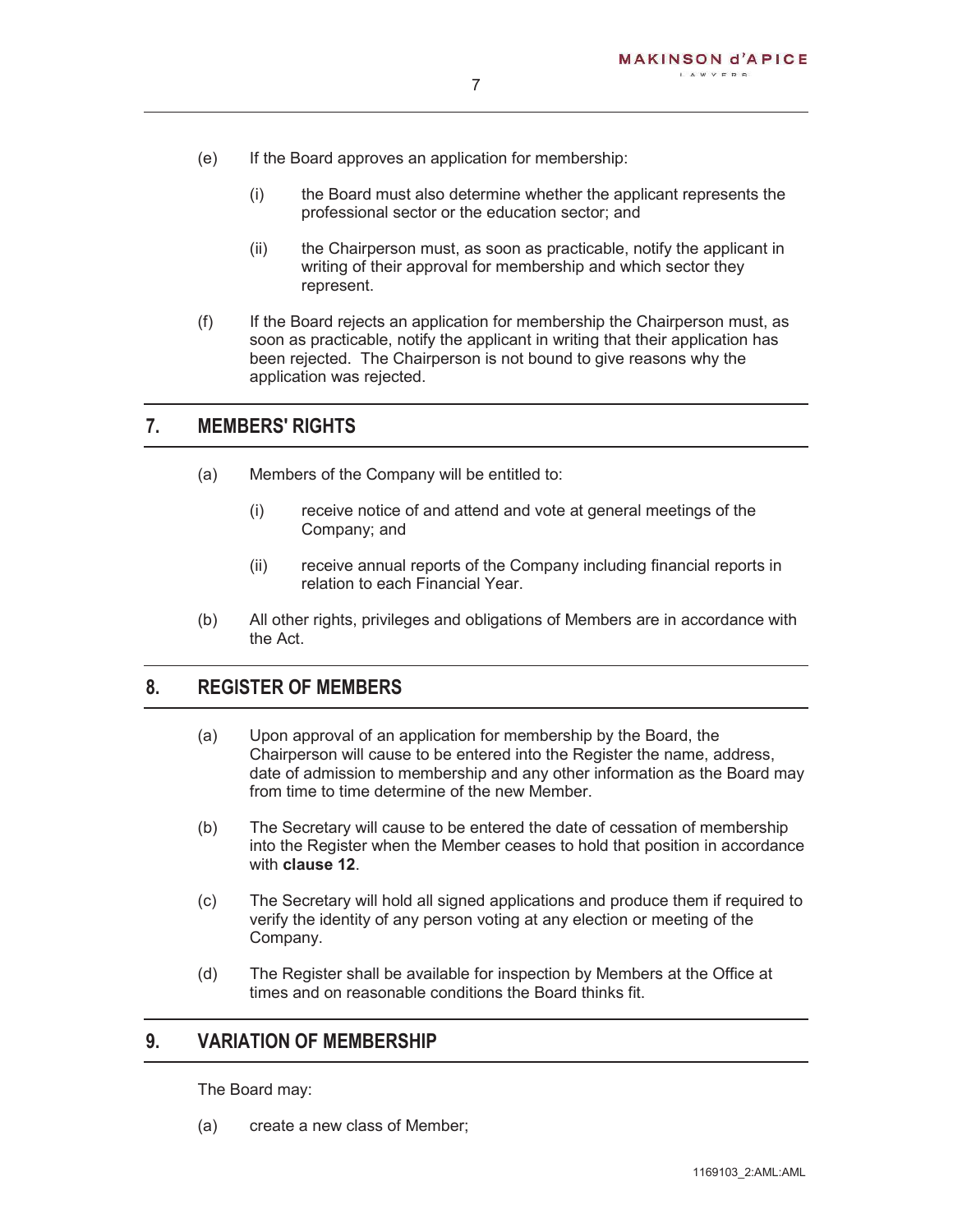- (b) vary or cancel rights of Members in a class; or
- (c) transfer a Member or class of Members from one class to another,
- if:
- (d) 75% of the Directors present and entitled to vote at a Board meeting, vote by resolution in favour of such creation, variation, cancellation or transfer; and
- (e) such creation, variation, cancellation or transfer is not oppressive conduct or would not unfairly prejudice that class of Members.

#### **10. MEMBERSHIP ENTITLEMENTS NOT TRANSFERABLE**

A right, privilege or obligation which a person has by reason of being a Member of the Company:

- (a) is not capable of being transferred or transmitted to another person; and
- (b) terminates on cessation of the person's membership.

#### **11. ENTRANCE FEE AND SUBSCRIPTIONS**

- (a) A Member must on admission to membership, pay any amount as determined by the Board from time to time.
- (b) In addition to any amount payable by the Member under **clause 11(a)**, a Member must pay to the Company an annual membership fee as determined by the Board:
	- (i) before 1 January in each calendar year; or
	- (ii) if the member becomes a Member on or after 1 January in any calendar year, then before 1 January in each succeeding calendar year.
- (c) For completeness, the Board may determine that no entrance fee or annual membership fee shall be payable (in whole or in part) in a given year and may extend the time for payment by any Member.

#### **12. CESSATION OF MEMBERSHIP**

A Member's membership will cease:

- (a) on the date that the Secretary receives written notice of resignation from that Member;
- (b) if the Company in general meeting resolves by a resolution with a 75% majority of Members, to terminate the membership of a Member whose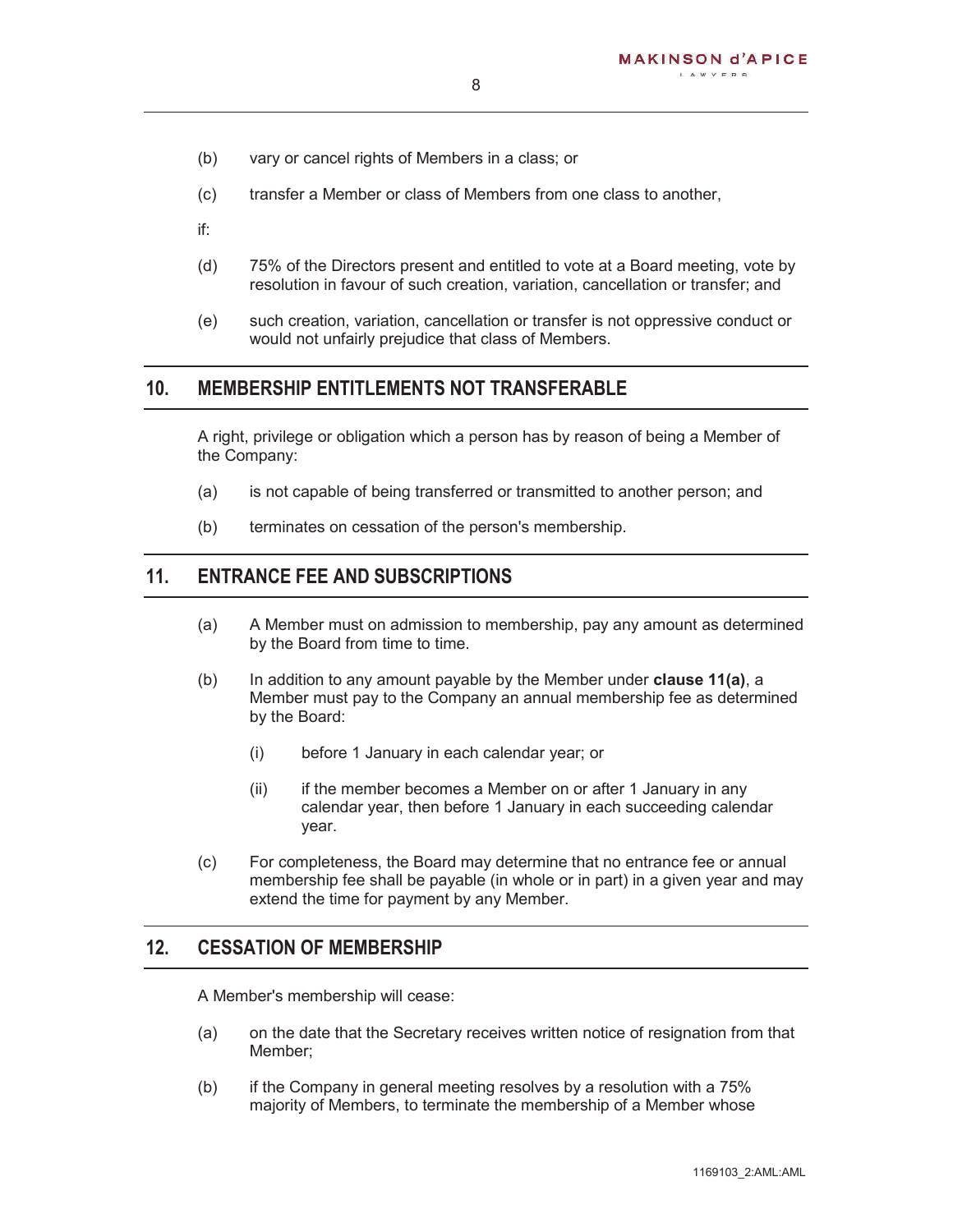conduct or circumstances in the opinion of the Company renders it undesirable that that Member continue to be a Member of the Company;

- (c) if the Directors in a meeting of the Board resolve to remove a Member where the Member is more than 120 days in arrears of payment of their annual membership fee. The Member must be given at least 21 days' notice of the proposed resolution and must be given the opportunity to be heard at the meeting at which the resolution is proposed; or
- (d) if the person is expelled from the Company in accordance with **clause 13(a)**.

#### **13. DISCIPLINARY PROCEDURES**

- (a) If any Member or any Representative of a Member wilfully refuses or neglects to comply with the provisions of this Constitution or is guilty of any conduct which in the opinion of the Board is unbecoming of a Member or prejudicial to the interests of the Company, the Board will have the power by resolution to censure, fine, suspend or expel the Member from the Company.
- (b) For the avoidance of doubt, conduct will be considered to be unbecoming if it
	- (i) causes a majority of the Board to think less of the Member's integrity; or
	- (ii) brings the Company into disrepute; or
	- (iii) breaches any of the Company's codes of conduct.
- (c) Any action taken by the Board in accordance with **clause 13(a)** is effective only after the Member has been given 21 days' notice of the resolution and has had the opportunity to be heard at the meeting at which the resolution is proposed.

## **14. RIGHT OF APPEAL AGAINST DISCIPLINE OR SUSPENSION**

A Member has a right to appeal against their expulsion under **clause 13** in accordance with the Company's guidelines on disciplinary and dispute resolution procedures.

#### **15. ANNUAL GENERAL MEETING**

- (a) Subject to the Act, an annual general meeting must be held at least once in every calendar year and within the period of five (5) months after the end of the Company's Financial Year at such time and place as may be determined by the Directors to be called the "annual general meeting";
- (b) Meetings of the Company other than the annual general meeting shall be called "general meetings".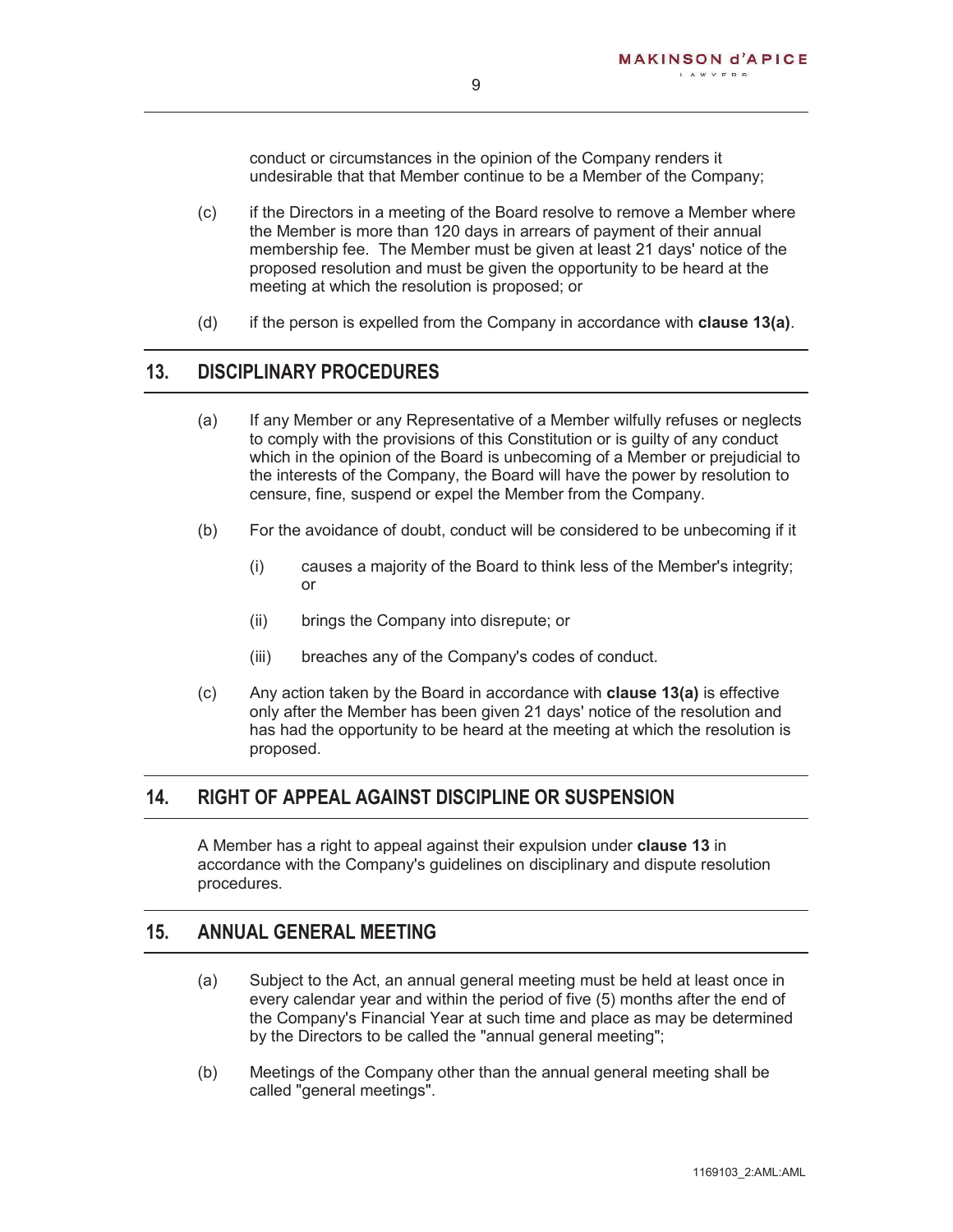- (c) The business of the annual general meeting may include any of the following, even if not referred to on the notice of meeting:
	- (i) consideration of the
		- (A) annual financial statements; and
		- (B) Directors' declaration; and
		- (C) Directors' report; and
		- (D) auditor's report (if the accounts have been audited);
	- (ii) the election of Member Elected Directors;
	- (iii) the appointment of the auditor; and
	- (iv) the fixing of the auditor's remuneration.

#### **16. CONVENING OF GENERAL MEETINGS**

- (a) Any three Directors may whenever those Directors think fit convene a general meeting of the Company.
- (b) Members with at least 5% of the votes that may be cast at a general meeting shall be entitled to require a general meeting to be convened in accordance with the provisions of the Act. A general meeting called in this way must be held not later than 2 months after the request was lodged.
- (c) A general meeting of the Company may be convened at two or more venues using any technology that gives the Members a reasonable opportunity to participate in the meeting and be heard.
- (d) If a failure in communication leads to the number of participants falling below that required for a quorum, the meeting will be suspended until a quorum is re-established. If a quorum is not reached within 15 minutes, the meeting is deemed to have terminated.

#### **17. NOTICE OF GENERAL MEETING**

- (a) Subject to consent to shorter notice being given in accordance with the Act, at least 21 days' notice of any general meeting must be given to every Member, Director and auditor of the Company specifying:
	- (i) the place, day and hour of the meeting;
	- (ii) the general nature of any business to be transacted at the meeting;
	- (iii) if a Special Resolution is to be proposed, the details of and intention to propose it;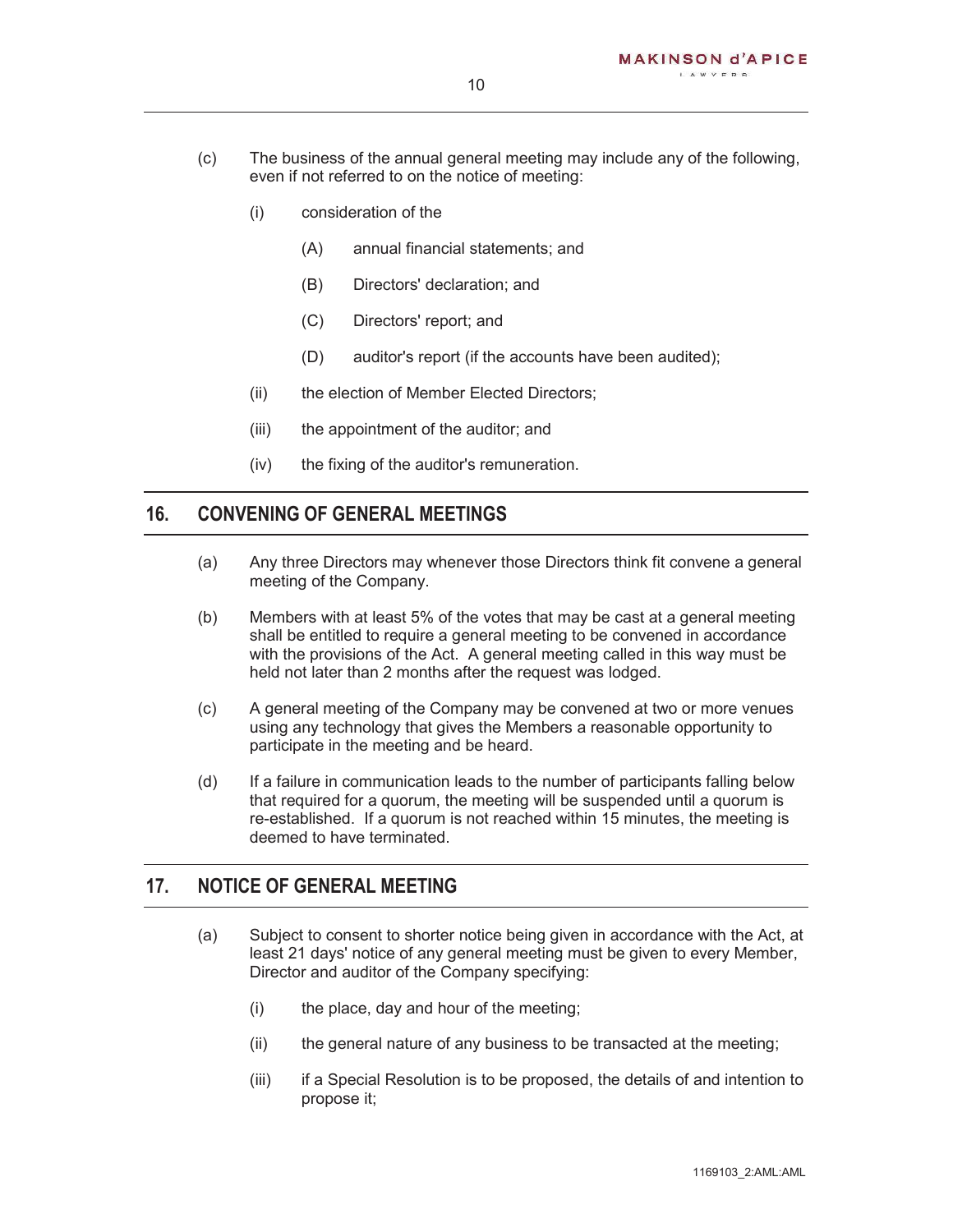- (iv) if the meeting is to be held in two or more places, the technology that will be used to facilitate this:
- (v) any other information required by the Act; and
- (vi) notice must be given to all Members in accordance with **clause 56**.
- (b) The accidental omission to give notice of any general meeting to or the nonreceipt of notice of a meeting by any person entitled to receive notice will not invalidate the proceedings at or any resolution passed at the meeting.

#### **18. CANCELLATION OR POSTPONEMENT OF GENERAL MEETING**

- (a) Subject to the provisions of the Act and this Constitution the Board may cancel a general meeting of the Company:
	- (i) convened by the Board; or
	- (ii) which has been convened by a Member or Members pursuant to the Act upon receipt by the Company of a written notice withdrawing the requisition signed by that Member or those Members.
- (b) The Board may postpone a general meeting for a period not greater than 60 days or change the venue at which it is to be held provided that sufficient notice is provided to the Members. No business shall be transacted at any postponed meeting other than the business stated in the notice to the Members relating to the original meeting.
- (c) Where any general meeting is cancelled or postponed or the venue for the same is changed:
	- (i) the Board must endeavour to notify in writing each person entitled to receive notice of the meeting of the cancellation, the change of venue or the postponement of the meeting by any means permitted by this Constitution and in the case of the postponement of a meeting, the new place, date and time for the meeting; and
	- (ii) any accidental failure to notify in writing any person entitled to receive notice of the meeting or failure of a person to receive a written notice shall not affect the validity of the cancellation, the change of venue or the postponement of the meeting.

#### **19. QUORUM FOR GENERAL MEETINGS**

- (a) No business may be transacted at any general meeting unless a quorum of Members is present at all times during the meeting.
- (b) A majority of Members entitled to vote constitute a quorum for all general meetings. In determining a majority, a Member may be counted once including if attending by proxy.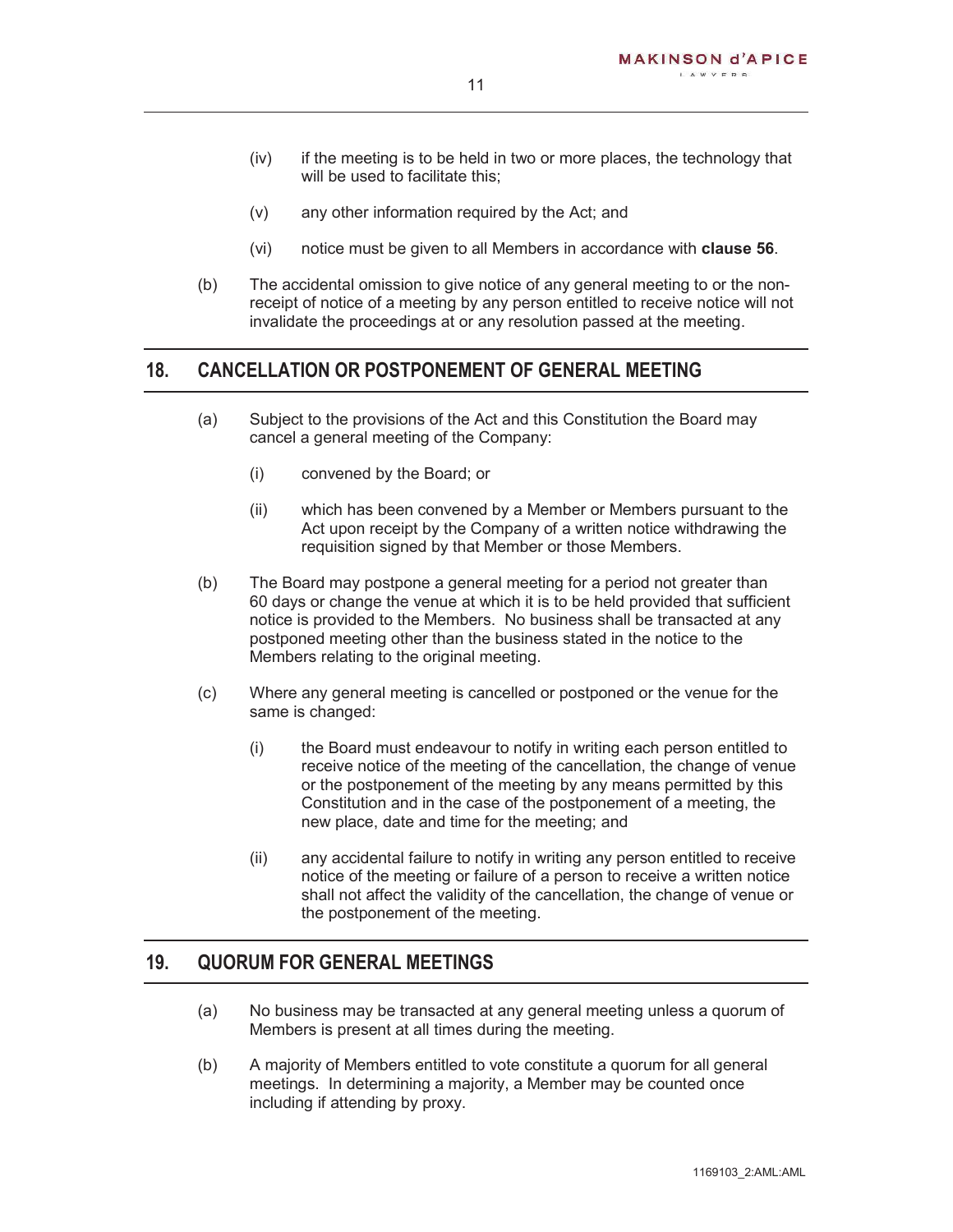- (c) If within 30 minutes after the time appointed for holding a general meeting a quorum is not present:
	- (i) the meeting if convened upon the requisition of Members shall be dissolved;
	- (ii) in any other case:
		- (A) it will stand adjourned to the same day in the next week at the same time and place or to such other day time and place as the Board may by notice to the Members appoint; and
		- (B) if at such adjourned meeting a quorum is not present within 30 minutes after the time appointed for the holding of the meeting the meeting shall be dissolved.

#### **20. CHAIRPERSON**

- (a) The Board must elect from its number a Chairperson and may elect from its number a Deputy Chairperson.
- (b) The Chairperson and Deputy Chairperson shall be elected for a term of two years and that term shall commence from the conclusion of the meeting at which the results of the election are declared.
- (c) Where a person ceases to be a Director that person automatically ceases to be a Chairperson or Deputy Chairperson (as appropriate).
- (d) There is no limit to the number of terms a Director may be elected in accordance with **clause 20(a)**.
- (e) The Chairperson shall be entitled to preside as chairperson at every general meeting.
- (f) Where a general meeting is held and:
	- (i) there is no Chairperson; or
	- (ii) the Chairperson is not present within 15 minutes after the time appointed for the holding of the meeting or if present is unwilling to act as Chairperson of the meeting, the Deputy Chairperson shall preside as Chairperson of the meeting; or
	- (iii) if there is no Deputy Chairperson or the Deputy Chairperson is not present or is unwilling to act then the other Members present may choose by majority another Director as Chairperson of the meeting by two-thirds majority; or
	- (iv) if all the nominated Directors present decline to take the chair, the Members present may choose one of their number to be Chairperson of the meeting.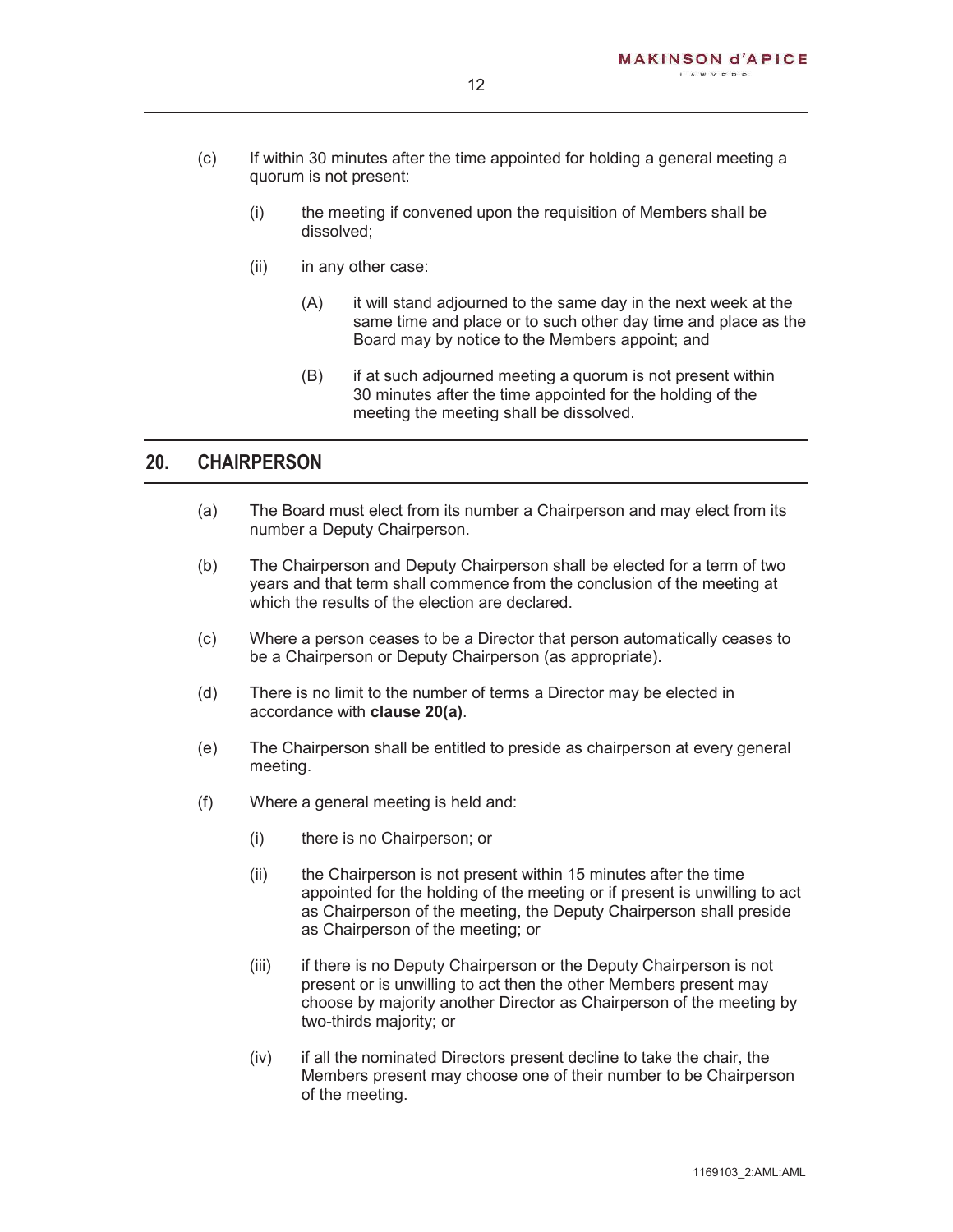(g) The rulings of the Chairperson on all matters relating to the order of business, procedure and conduct of the meeting shall be final and no motion of dissent from such rulings shall be accepted.

#### **21. ADJOURNMENTS**

- (a) The Chairperson of a general meeting at which a quorum is present:
	- (i) may adjourn a meeting with the consent of the meeting; and
	- (ii) must adjourn the meeting if the meeting so directs,

to a time and place as determined.

- (b) No business may be transacted at any adjourned general meeting other than the business left unfinished at the meeting from which the adjournment took place.
- (c) A resolution passed at a meeting resumed after an adjournment is passed on the day it was passed.
- (d) It is not necessary to give any notice of an adjournment of a general meeting or of the business to be transacted at the adjourned meeting except if the meeting is adjourned for 30 days or more in which case notice of the adjourned meeting must be given as in the case of an original meeting.

#### **22. WRITTEN RESOLUTIONS OF MEMBERS**

- (a) Regardless of any clause in this Constitution to the contrary, a written resolution signed by the requisite number of Members entitled to vote on the resolution is valid and effectual as if it had been passed as a resolution at a general meeting or annual general meeting.
- (b) A draft of the proposed written resolution must be provided to all Members, Directors and the auditor of the Company at least 14 days before a final copy is issued to all Members of the Company, unless all recipients of the draft written resolution agree in writing to a short notice period.
- (c) A final written resolution of the Members becomes effective when the last Member signs.
- (d) For completeness, both a Special Resolution and an ordinary resolution may be passed by a written resolution of the Members, provided that every Member entitled to vote on the resolution signs a resolution to that effect and lodges it with the Secretary.
- (e) The written resolution may consist of a series of identical documents each signed by one or more Members.
- (f) An electronically transmitted document received by the Company and apparently signed by one or more Members is taken to be a document signed by such Member or Members.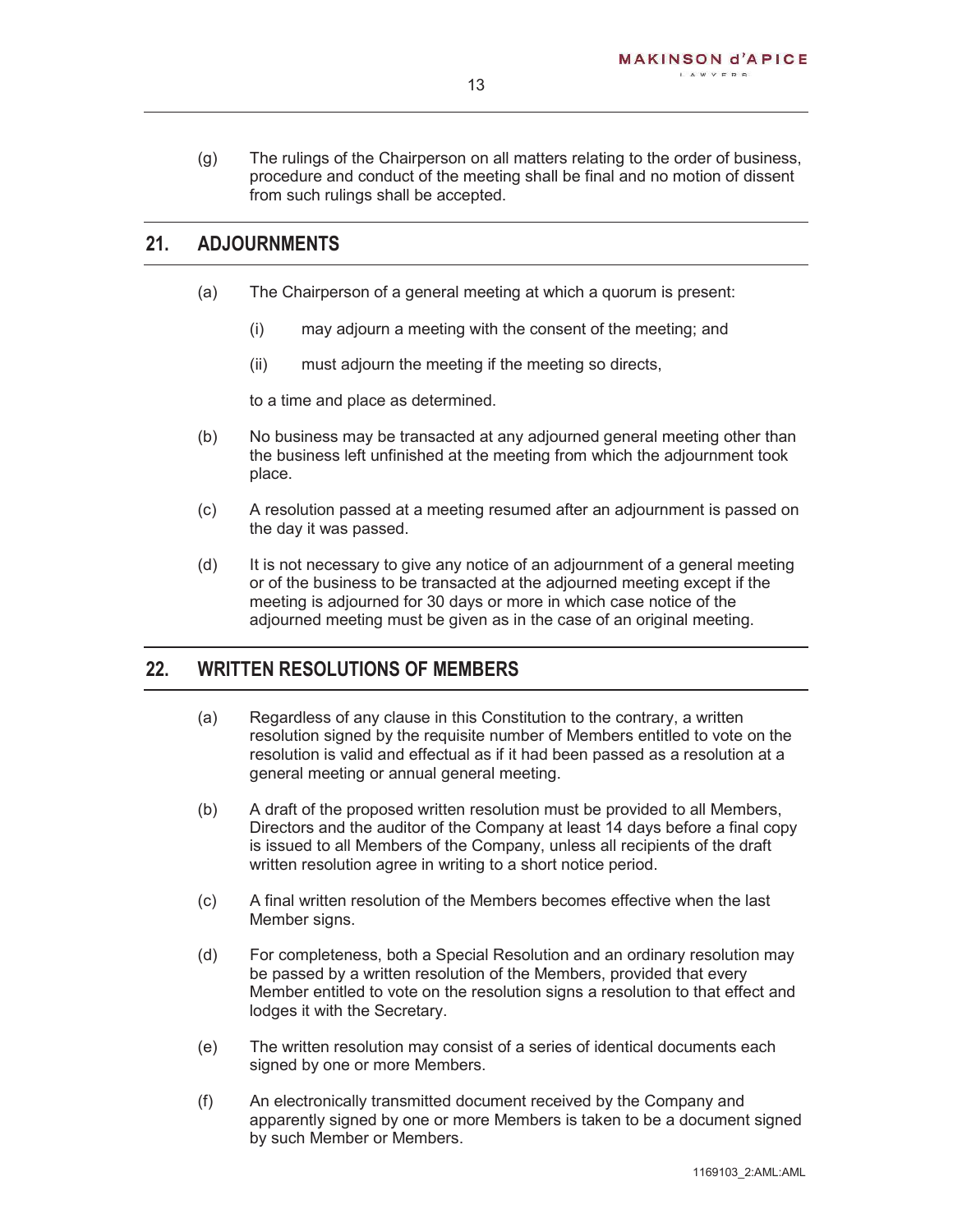(g) A written resolution of Members appointing or removing an auditor will be invalid.

#### **23. DETERMINATION OF QUESTIONS**

- (a) At any general meeting a resolution to be considered at the meeting shall be decided on a show of hands unless a poll is demanded by:
	- (i) the Chairperson of the meeting; or
	- (ii) at least two Members entitled to vote on the resolution.
- (b) Before a vote on a resolution is taken, the Chairperson must inform the meeting whether any proxy votes have been received and how the proxy votes are to be cast.
- (c) A declaration by the Chairperson of the result of a vote on a resolution by a show of hands and an entry to that effect contained in the minutes of the proceedings of the Company which has been signed by the Chairperson of the meeting or the next succeeding meeting shall be conclusive evidence of the fact without proof of the number or proportion of the votes recorded in favour of or against the resolution.

#### **24. POLLS**

- (a) A poll may be demanded:
	- (i) before a vote on a resolution is taken;
	- (ii) before the voting results on a show of hands are declared; or
	- (iii) immediately after the voting results on a show of hands are declared.
- (b) If a poll is demanded it must be taken in such manner and at such time and place as the Chairperson of the meeting directs subject to **clause 24(e)**.
- (c) The result of the poll shall be taken to be the resolution of the meeting at which the poll was demanded.
- (d) The demand for a poll shall not prevent the continuance of a meeting for the transaction of any business other than the question on which a poll has been demanded.
- (e) A poll demanded on the election of a Chairperson or any question of adjournment of the meeting must be taken immediately.
- (f) The demand for a poll may be withdrawn.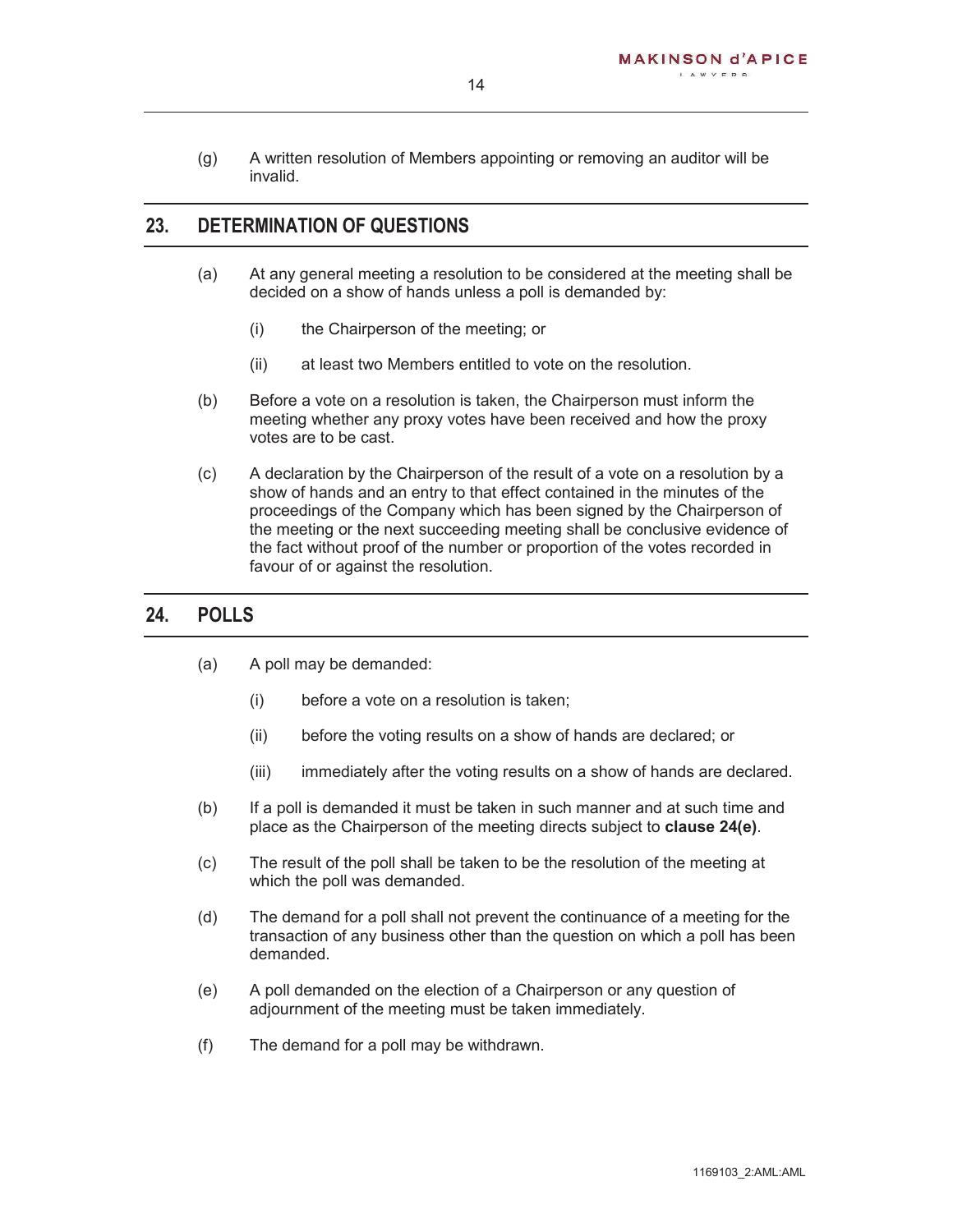#### **25. VOTING RIGHTS**

- (a) A Member entitled to vote has one vote, both on a show of hands and a poll.
- (b) No person other than a Member shall be entitled to a vote at a general meeting.

#### **26. OBJECTION TO QUALIFICATION TO VOTE**

Any challenge as to the qualification of a person to vote at a general meeting or the validity of any vote tendered may only be raised at the meeting and must be determined by the Chairperson whose decision shall be final and conclusive and a vote allowed by the Chairperson shall be valid for all purposes.

#### **27. CHAIRPERSON DOES NOT HAVE A CASTING VOTE**

In the case of an equality of votes whether on a show of hands or on a poll the Chairperson of the meeting of Members at which the show of hands is taken or at which the poll is demanded is not entitled to a casting vote.

#### **28. RIGHT OF NON-MEMBERS TO ATTEND GENERAL MEETING**

- (a) The Chairperson may invite any person who is not a Member to attend and/or address a general meeting.
- (b) Any auditor of the Company shall be entitled to attend and/or address a general meeting.

#### **29. RIGHT TO APPOINT PROXIES**

- (a) A Member who is entitled to attend and vote at a general meeting of the Company may appoint a person as the Member's proxy to attend and vote for the Member at the meeting and such person need not be a Member.
- (b) If a Member appoints a proxy the proxy is entitled to one vote per proxy.

#### **30. APPOINTING A PROXY**

(a) The instrument appointing a proxy must be in writing signed by the appointing Member or the appointing Member's attorney duly authorised in writing or if the appointor is a corporation signed by an authorised officer or attorney of the corporation.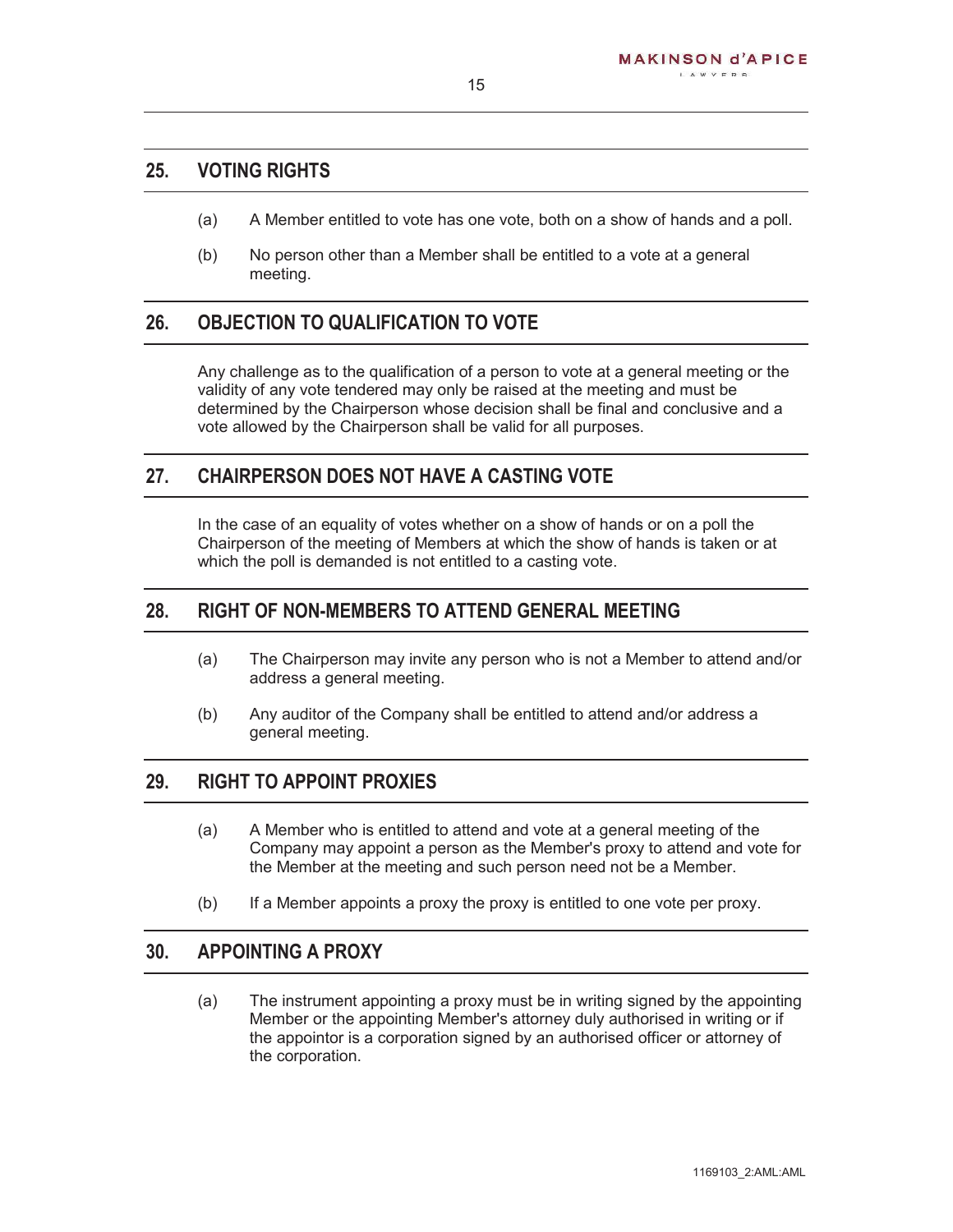- (b) The instrument of proxy is valid if it contains the information required by the Act which at the date of this Constitution is the following information:
	- (i) the name and address of the Member;
	- (ii) the name of the Company;
	- (iii) the proxy's name or the name of the office of the proxy; and
	- (iv) the meetings at which the instrument of proxy may be used.
- (c) An instrument of proxy may be expressed to be a standing appointment. An instrument of proxy for a specified meeting is only valid for that meeting and any postponement or adjournment of that meeting.
- (d) An instrument of proxy shall not be treated as invalid merely because it does not specify all of the information required by **clause 30(b)**.
- (e) An instrument of proxy may be revoked at any time by notice in writing to the Company.

#### **31. LODGEMENT OF PROXIES**

- (a) An instrument appointing:
	- (i) a proxy and the power of attorney or other authority (if any) under which it is signed or executed or a certified copy of that power or authority; or
	- (ii) an attorney to exercise a Member's voting rights at a general meeting or a certified copy of that power of attorney,

must be deposited at the Office or at such other place as is specified for that purpose in the notice convening the general meeting not less than 48 hours (or such shorter period as the Board may allow) before the time appointed for the holding of the meeting or adjourned meeting as the case may be at which the person named in the instrument proposes to vote and in default the instrument of proxy or the power of attorney will not be treated as valid.

(b) For the purposes of this clause it will be sufficient that any document required to be lodged by a Member be received in legible form via whatever means the notice of meeting permits at the place at which the document is required to be delivered by the Member and the document shall be regarded as received at the time the document was received at that place. For completeness, a legible copy of the document will be sufficient for the purposes of this **clause 31**.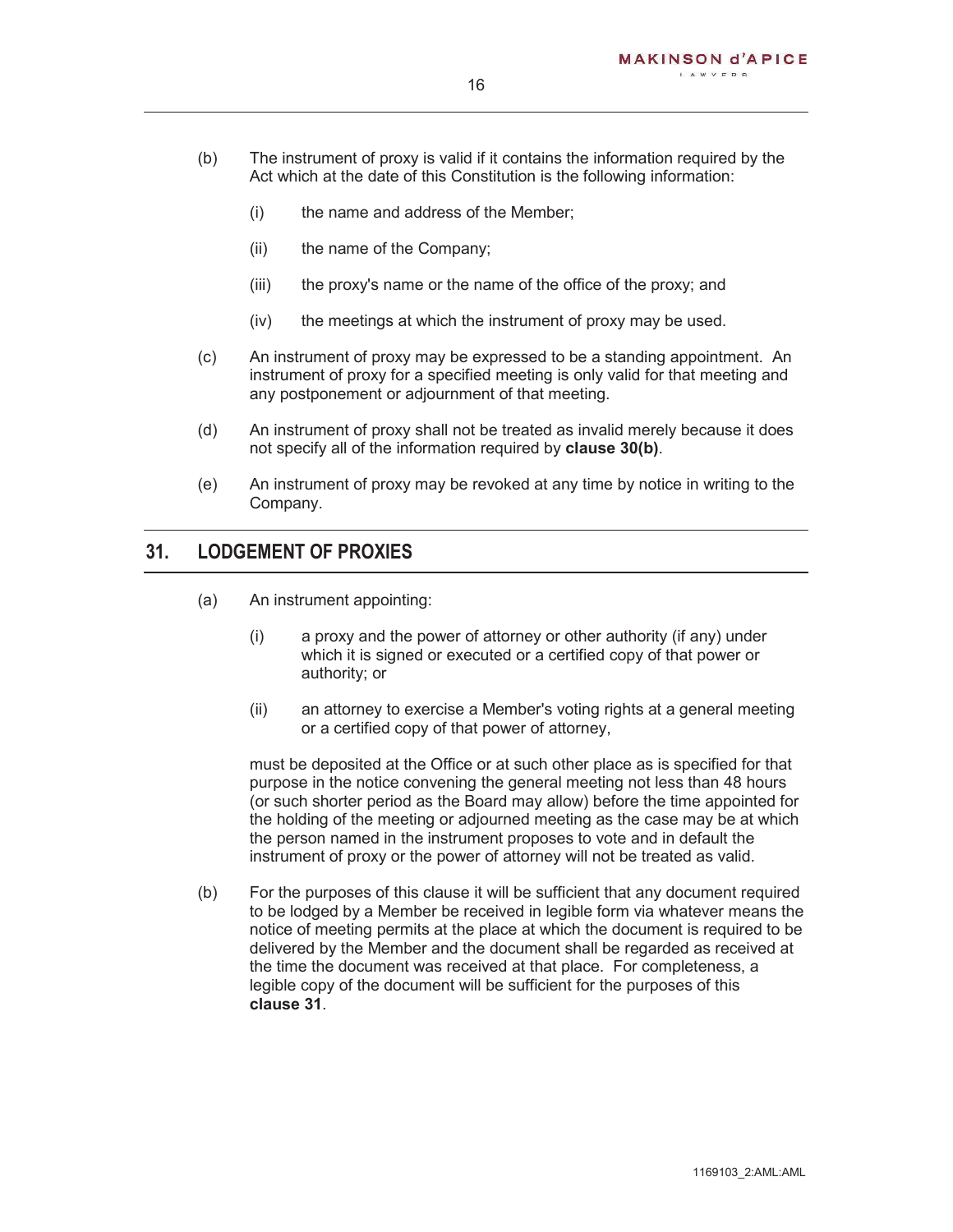#### **32. VALIDITY OF PROXIES**

- (a) A vote exercised pursuant to an instrument of proxy, a power of attorney or other instrument of appointment is valid notwithstanding:
	- (i) the death or unsoundness of mind of the Member;
	- (ii) the bankruptcy or liquidation of the Member;
	- (iii) the revocation of the instrument of proxy or the power of attorney or any instrument under which the instrument or the power was granted,

if the Company has not received at its Office written notice of the death, unsoundness of mind, bankruptcy, liquidation or revocation at least 48 hours (or such shorter period as the Board may allow) prior to the time appointed for the holding of the general meeting or adjourned meeting, as the case may be, at which the instrument of proxy or the power of attorney is exercised.

(b) A proxy who is not entitled to vote on a resolution as a Member may vote as a proxy for another Member who can vote if the appointment specifies the way the proxy is to vote on the resolution and the proxy votes that way.

#### **33. RIGHTS OF PROXIES AND ATTORNEYS**

- (a) The instrument appointing a proxy will be taken to confer authority to demand or join in demanding a poll.
- (b) Unless a Member by the instrument of proxy directs the proxy to vote in a certain manner the proxy may vote as the proxy thinks fit on any motion or resolution. Otherwise the proxy shall follow the voting instructions contained in the instrument of proxy.
- (c) A proxy will not be revoked by the appointor attending and taking part in any general meeting but if the appointor votes on a resolution either on a show of hands or on a poll the person acting as proxy for the appointor shall not be entitled to vote in that capacity in respect of the resolution.
- (d) The Chairperson of a general meeting may require any person acting as a proxy to establish to the satisfaction of the Chairperson that he or she is the person nominated as proxy in the form of proxy lodged under this Constitution. If the person is unable to establish their identity they may be excluded from voting either upon a show of hands or upon a poll.

#### **34. BOARD OF DIRECTORS**

- (a) The Board of the Company shall consist of not less than seven and not more than nine Directors, comprising of no more than:
	- (i) five Directors elected by the Members (**Member Elected Directors**) in accordance with **clause 35**; and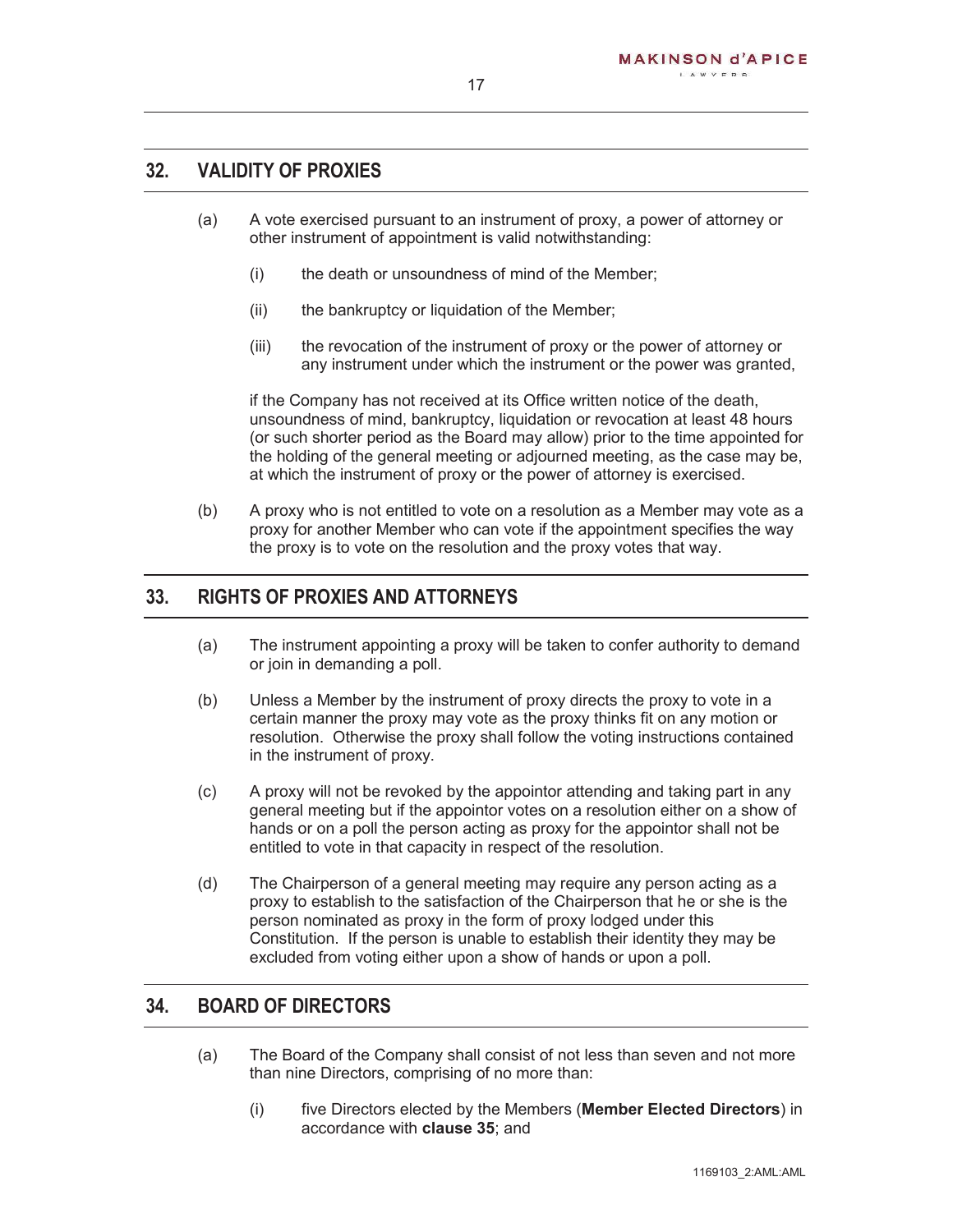- (ii) four Directors appointed by the Board in accordance with **clause 36** (**Appointed Directors**).
- (b) A majority of Directors must hold general registration as a physiotherapist in Australia without conditions.
- (c) The Member responsible for the election of that Director (in the case of a Member Elected Director) or the Board (in the case of an Appointed Director) may appoint an alternate to exercise some or all of the Director's powers for a specified period and may request the Company to give the alternate notice of Directors' meetings. When an alternate exercises the Director's powers, the exercise of the powers is just as effective as if the powers were exercised by the Director. The appointing person may terminate the alternate's appointment at any time. An appointment and its terms or a termination must be in writing and given to the relevant regulatory body and the Company.
- (d) A Director will serve a term of 3 years from the effective date of appointment or election (as appropriate) and may be eligible for re-election or appointment (as appropriate) as a Director provided that this appointment or election will not result in the Director serving more than three consecutive terms. For the avoidance of doubt, a period of less than 3 years served by a person as a Director filling a casual vacancy will not be considered to be a term for the purposes of this clause. A Director who has served as a Director for three consecutive terms will be eligible for re-election or re-appointment after a period of 12 months after the last of those terms.
- (e) The Directors may appoint a person as a Director to fill a casual vacancy if that person:
	- (i) is nominated by a Member entitled to vote under **clause 35** or possesses the governance skills pursuant to **clause 36** to which the casual vacancy relates;
	- (ii) gives the Company their signed consent to act as a Director of the Company, and
	- (iii) is not ineligible to be a director under the Act or the ACNC Act.
- (f) A person appointed to fill a casual vacancy holds office for the balance of the term of the Director whose vacancy has been filled.

#### **35. MEMBER ELECTED DIRECTORS**

- (a) A call for nominations for Member Elected Directors shall be made by the Board no later than 30 days before a general meeting or annual general meeting of the Company specifying each category for which a vacancy or vacancies exist in accordance with **clause 35(b)** and the commencement date of the term.
- (b) Member Elected Directors must include no more than:
	- (i) three Directors who are elected by and from the Members of the Company; and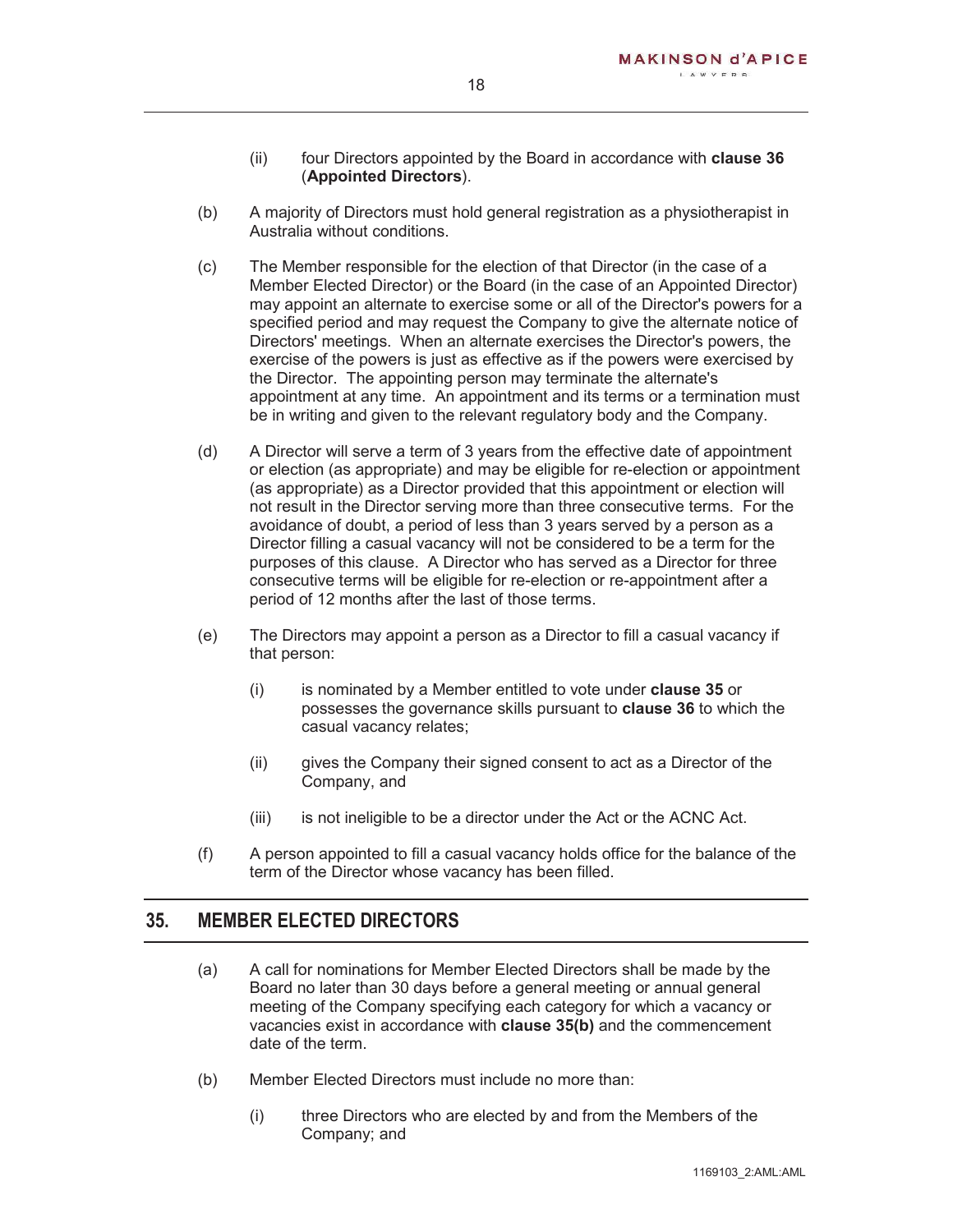- (ii) one Director who is elected by and from those Members of the Company representing the professional sector; and
- (iii) one Director who is elected by and from those Members of the Company representing the education sector.
- (c) Member Elected Directors shall be nominated:
	- (i) by a Member; and
	- (ii) in the form approved by the Board specifying which category in **clause 35(b)** the nominee is nominated for, signed by the nominee and nominating Member and delivered to the Office of the Company no later than 14 days before the general meeting or annual general meeting.
- (d) A list of the nominees' names in alphabetical order for each category in **clause 35(b)** with the name of the nominating Member must be provided to each Member in the respective category at least 10 days before the general meeting or annual general meeting.
- (e) If there are no nominations for a particular category for which a vacancy exists in accordance with **clause 35(b)**, nominations will be accepted from the floor, and if no nominations are received, the position will be declared vacant.
- (f) If the number of nominations for a category in **clause 35(b)** equals the number of vacancies in that category, the nominee(s) will be declared elected at the general meeting or annual general meeting.
- (g) If the number of nominations for a category in **clause 35(b)** exceeds the number of vacancies in that category, voting will occur at the general meeting, and each Member will have one vote for each vacancy in a category for which they are entitled to vote in accordance with **clause 35(b)**.
- (h) The successful nominees will be declared at the meeting and take office as Member Elected Directors on their respective term commencement dates specified pursuant to **clause 35(a)**.
- (i) The Members who are eligible to elect a nominee for the particular category in accordance with **clause 35(b)** may in accordance with **clause 22** (but excluding **clause 22(b)**) elect the nominee by written resolution and no meeting may be held.

#### **36. APPOINTED DIRECTORS**

- (a) Appointed Directors shall be appointed by 75% of the Board in attendance at a Board meeting having regard to the governance skills those Directors would contribute to the Board which may include, without limitation, regulation, law, finance, marketing, business development, consumer (non-physiotherapist) or other as determined by the Board from time to time.
- (b) The term for an Appointed Director set out in **clause 34(d)** will commence on a date determined by the Board with the consent of the Director.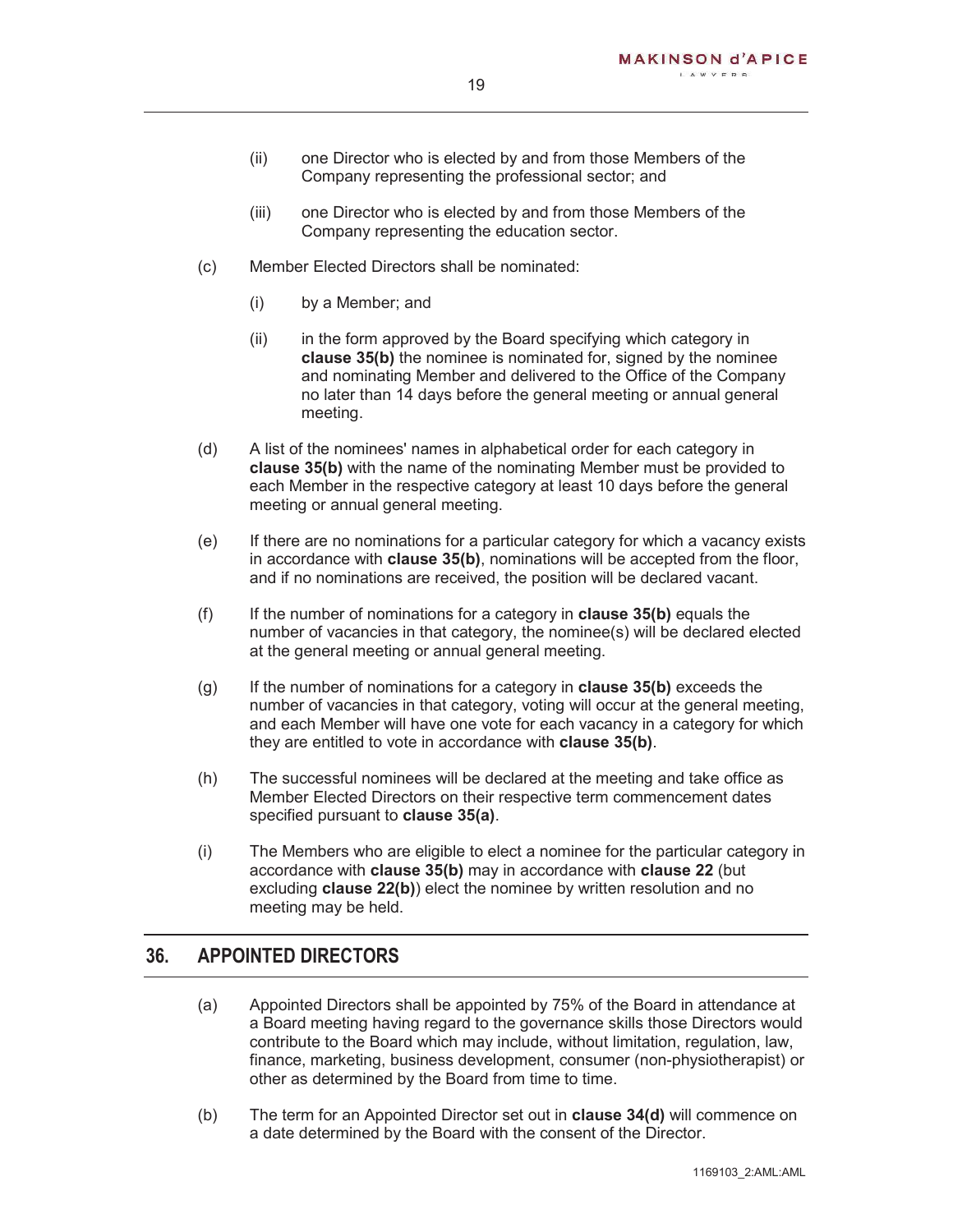#### **37. VACATION OF OFFICE**

- (a) Any Director may retire from office on giving written notice to the Company at the Office of his or her intention to retire and the resignation shall take effect at the time expressed in the notice (provided the time is not earlier than the date of delivery of the written notice to the Company).
- (b) The office of a Director shall become vacant if the Director:
	- (i) resigns in accordance with **clause 37(a)**;
	- (ii) becomes an insolvent under administration (within the meaning of the Act); or
	- (iii) becomes prohibited from being a director of a company by reason of any order made under the Act or is otherwise disqualified by law from being a Director;
	- (iv) becomes of unsound mind or a person whose personal estate is liable to be dealt with in any way under the law relating to mental health;
	- (v) in accordance with **clause 34(d)** has served a maximum number of terms;
	- (vi) is absent without permission of the Board from meetings of the Board held for more than 6 months and the Directors resolve that his or her office be vacated;
	- (vii) was elected as a Member Elected Director and is removed from office by a Special Resolution of the Members in a general meeting; or
	- (viii) was appointed by the Board as an Appointed Director and is removed by resolution of 75% of the Board.

#### **38. POWERS OF DIRECTORS**

All day to day control, management and conduct of the Company shall be vested in the Board who shall exercise all such powers of the Company as are not by the Act or by this Constitution required to be exercised in any other manner.

## **39. PAYMENTS TO DIRECTORS**

- (a) With the approval of the Board, the Company may pay a Director for the Director's service to the Company as a Director a reasonable remuneration in an amount or calculated using a methodology agreed by a majority of the Members.
- (b) This clause does not limit any payment for any service rendered to the Company by the Director in a professional or technical capacity, other than in the capacity of Director, where the provision of the service has the prior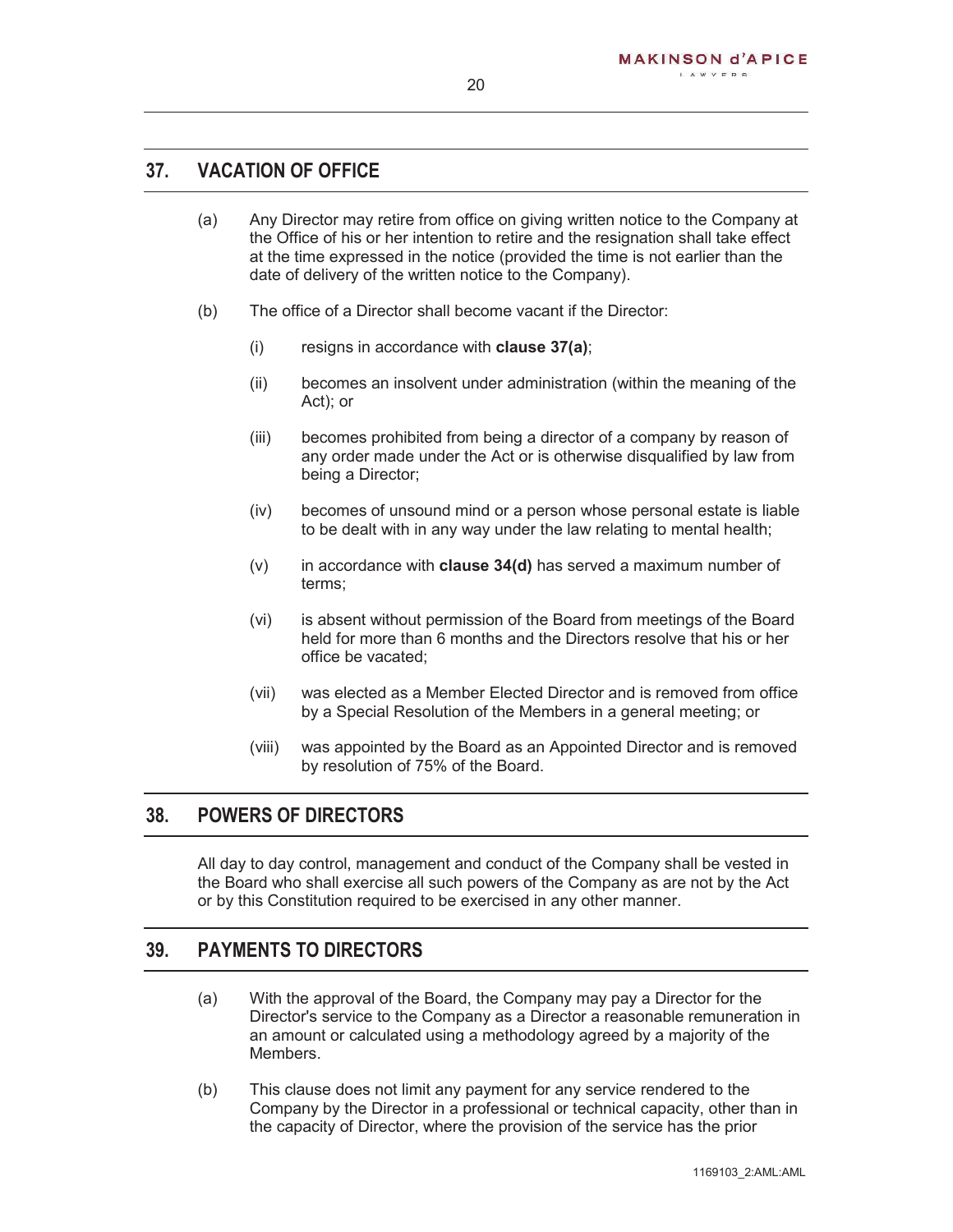approval of the Directors of the Company and where the amount payable is approved by the Directors of the Company and is not more than an amount which commercially would be reasonable payment for the service.

(c) The Directors shall be entitled to be paid or reimbursed for all travelling and other expenses reasonably incurred by them in connection with any meeting of the Directors, any meeting of a committee, general meetings of the Company and otherwise in connection with fulfilment of their duties as a Director.

#### **40. FUNDS AND ACCOUNTS**

- (a) All cheques, promissory notes, drafts, bills of exchange and other negotiable instruments and all receipts for money paid to the Company must be signed, drawn, accepted, endorsed or otherwise executed as the case may be by at least two Directors. The Directors may determine that a negotiable instrument may be signed, accepted, drawn, endorsed or otherwise executed in a different way.
- (b) The bank accounts of the Company shall be operated by such person, or persons as determined by the Board from time to time.
- (c) The Company may have any number of separate accounts.

## **41. CONFERMENT OF POWERS**

- (a) The Board may from time to time confer upon any Director for the time being or any other person as they may select such of the powers exercisable under this Constitution by the Board as it may think fit for such time and to be exercised for such purposes and on such terms and conditions and with such restrictions as it may think expedient.
- (b) Powers conferred under this clause may be exercised concurrently with the powers of the Board in that regard and the Board may from time to time withdraw, revoke or vary all or any of such powers.

#### **42. CONTRACTS AND CONFLICTS OF INTEREST**

- (a) The Company may enter into contracts or arrangements with other companies or bodies in which a Director has an interest, provided it does so according to the usual commercial terms and conditions that apply to such contracts or arrangements.
- (b) A Director must disclose an interest as soon as they become aware of that interest in accordance with the Act and the Secretary must record all declarations in the minutes of the relevant meeting.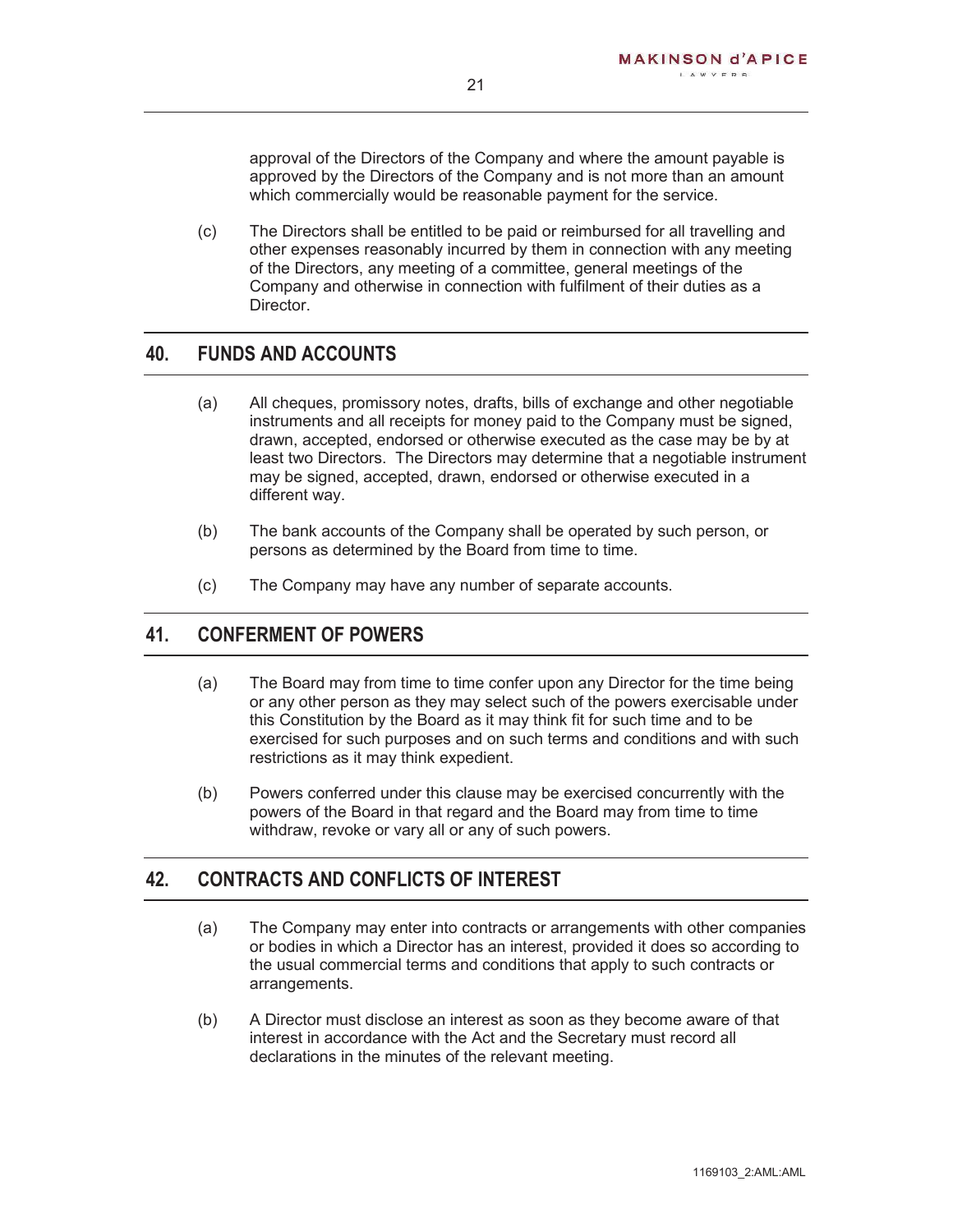- (c) A Director who has an interest in a contract or arrangement made by the Company and has disclosed this interest to the Board subject to compliance with section 195 and related provisions of the Act still may:
	- (i) vote on the matter;
	- (ii) be counted in determining whether or not a quorum is present at any meeting of Directors considering that contract or arrangement or proposed contract or arrangement;
	- (iii) sign or countersign any document relating to that contract or arrangement or proposed contract or arrangement; and
	- (iv) vote in respect of, or in respect of any matter arising out of, the contract or arrangement or proposed contract or arrangement.
- (d) A Director's failure to make disclosure under this clause does not render void or voidable a contract or arrangement in which the Director has a direct or indirect interest.
- (e) A general notice given to the Board by a Director that the Director is an Officer, a member of, or otherwise interested in any specified corporation or firm stating the nature and the extent of the Director's interest in the corporation or firm shall, in relation to any matter involving the Company and that corporation or firm after the giving of the notice, be a sufficient disclosure of the Director's interest, provided that the extent of the interest is no greater at the time of first consideration of the relevant matter by the Board than was stated in the notice.

#### **43. MEETINGS OF DIRECTORS**

- (a) The Board may meet together for the despatch of business, adjourn and otherwise regulate their meetings and proceedings as it thinks fit provided that they shall meet together not less than four times each calendar year.
- (b) The Board may act even if there are vacancies on the Board.
- (c) A Director may at any time, and the Secretary upon the request of a Director shall, convene a meeting of the Board by giving at least 48 hours' notice of the meeting to all Directors.
- (d) Notice of a meeting of the Board need not be in writing.
- (e) A Board meeting may be convened or held using any technology consented to by all Directors so long as all Directors can be heard. The consent may be a standing one. A Director may withdraw consent to the use of a particular technology within a reasonable time period before a Board meeting.
- (f) All resolutions of the Directors passed at a meeting of the Board where a quorum is present but where notice of the meeting has not been given as required to each Director, or any act carried out pursuant to such resolution, shall, provided each Director to whom notice was not given subsequently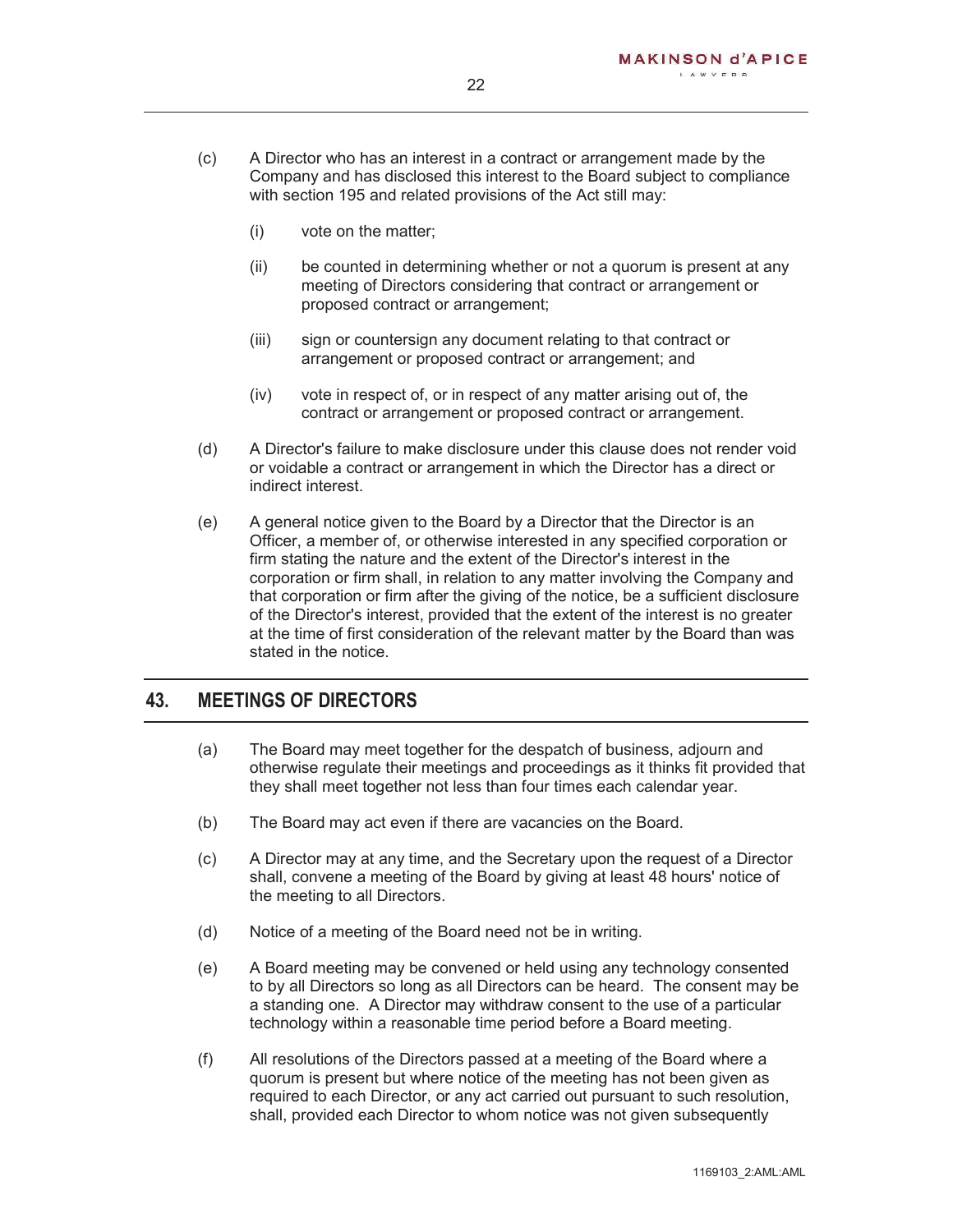agrees to waive the same, be as valid as if notice of the meeting had been duly given to all Directors.

(g) If the number of Directors falls below the number set out in **clause 34(a)**, the Board may meet for the purpose of appointing an Appointed Director (if any vacancies exist), or convening a general meeting for the Members to elect a Member Elected Director.

#### **44. QUORUM FOR BOARD MEETINGS**

- (a) A majority of Directors entitled to attend a meeting of the Board who are personally present (or in conference in accordance with **clause 43**) including at least one Member Appointed Director form a quorum.
- (b) A quorum must be present at all times during the meeting.
- (c) A Director who is disqualified from voting on a matter pursuant to **clause 42** shall be counted in the quorum despite that disqualification.

#### **45. CHAIRPERSON**

- (a) The Chairperson shall, if present, preside as chairperson of every meeting of the Board.
- (b) If a meeting of Board is held and the Chairperson has notified that he or she will not be attending or is not present within 15 minutes after the time appointed for the holding of the meeting or, if present, does not wish to chair the meeting, then the Deputy Chairperson shall preside as chairperson of the meeting.
- (c) If there is no Deputy Chairperson or the Deputy Chairperson is not present or is unwilling to act then the other Directors present may choose by majority another Director as Chairperson for the meeting.

#### **46. VOTING AND BOARD SPECIAL RESOLUTIONS**

- (a) A resolution of the Board must be passed by a majority of votes of the Directors present at the meeting who vote on the resolution. A resolution passed by a majority of the votes cast by the Directors will for all purposes be taken to be a determination of the Board.
- (b) Each Director shall have one vote.
- (c) In case of an equality of votes at a meeting of the Board, the Chairperson does not have a casting vote in addition to a deliberative vote and the resolution is taken to have been rejected.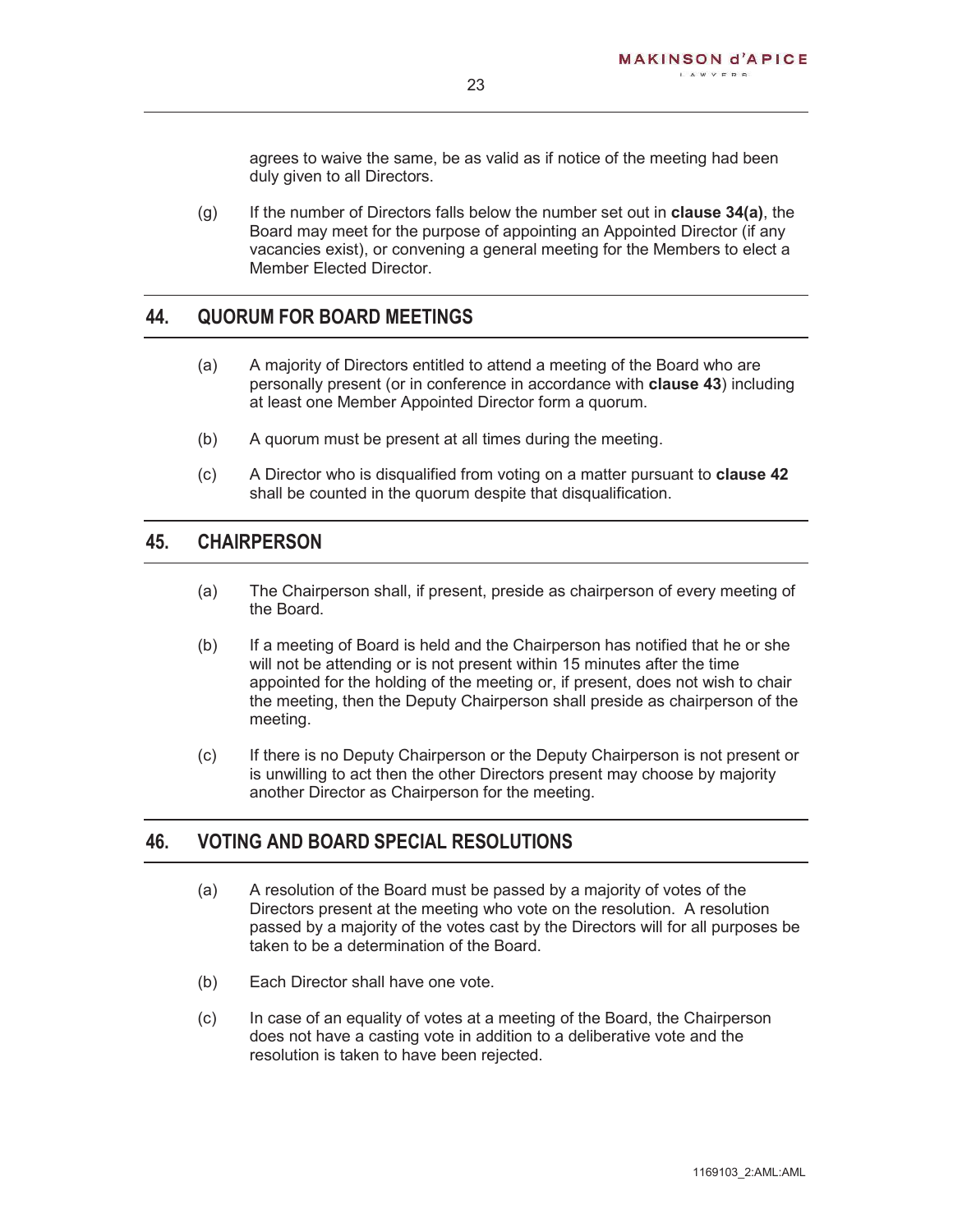#### **47. RESOLUTIONS BY DIRECTORS**

- (a) The Board may pass a resolution without a Board meeting being held if all the Directors entitled to vote on the resolution sign a document containing a statement that they are in favour of the resolution set out in the document. For this purpose, signatures can be contained in more than one document. The resolution is passed when the last Director signs.
- (b) A document which is received by the Company in legible form via whatever means and which purports to have been signed by a Director shall for the purposes of this clause be taken to be in writing and signed by that Director at the time of the receipt of the document by the Company in legible form.
- (c) An email transmission which is received by the Company and which purports to have been sent by a Director shall for the purposes of this clause be taken to be in writing and signed by that Director at the time of the receipt of the email transmission by the Company.

#### **48. COMMITTEES OF THE BOARD**

- (a) The Board may form and delegate any of its powers to any number of Committees consisting of such Directors and other persons as it thinks fit and may from time to time revoke such delegation. The terms of reference of each Committee will be determined by the Board.
- (b) A Committee must in exercise of the powers delegated to it conform to any directions and restrictions that may be imposed on it by the Board. A power so exercised shall be taken to be exercised by the Board.
- (c) The Board shall elect a chairperson of each Committee.
- (d) The meetings and proceedings of any Committee will be governed by the provisions for regulating the meetings and proceedings of the Board contained in this Constitution to the extent that they are not inconsistent with any other directions of the Board.
- (e) A minute of all the proceedings and decisions of every Committee shall be made, entered and signed in the same manner in all respects as minutes of proceedings of the Board are required by the Act and this Constitution to be made entered and signed.

## **49. VALIDATION OF ACTS OF DIRECTORS**

All acts done:

- (a) at any meeting of the Board; or
- (b) by any person acting as a Director,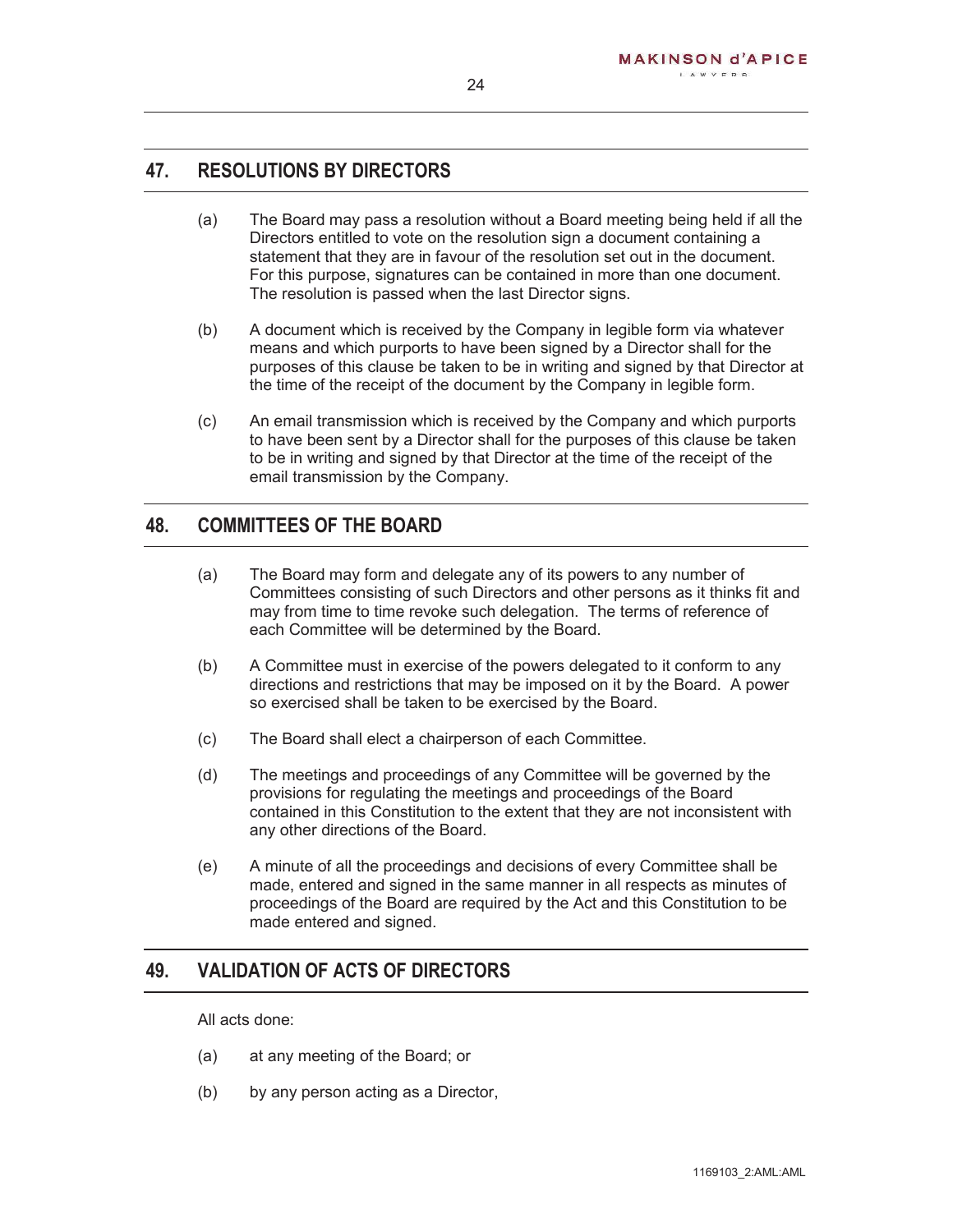shall, even if it is discovered afterwards that there was a defect in the appointment or continuance in office of any such Director or person or that they or any of them were disqualified or were not entitled to vote, be as valid as if every such person had been duly appointed or had continued in office and was duly qualified to be a Director and had been entitled to vote.

## **50. MINUTES**

- (a) The Board must cause minutes to be kept in accordance with the Act for the purposes of recording:
	- (i) the names of the Directors present at each meeting of the Directors;
	- (ii) the name of the Chairperson of the meeting;
	- (iii) all orders, resolutions and proceedings of general meetings and of meetings of Directors;
	- (iv) such matters as are required by the Act to be recorded in the record books of the Company including without limitation all declarations made or notices given by any Director of his or her interest in any contract or proposed contract or the holding of any office or property whereby any conflict of duty or interest may arise.
- (b) Such minutes shall be signed by the Chairperson of the meeting, or the Chairperson of the next succeeding meeting and minutes which purport to be signed accordingly shall be received in evidence without any further proof as sufficient evidence that the matters and things recorded by such minutes actually took place or happened as recorded and of the regularity of such matters and things and that the same took place at a meeting duly convened and held.

## **51. CHIEF EXECUTIVE OFFICER**

- (a) The Board may appoint a Chief Executive Officer (CEO) on any terms it thinks appropriate and may remove the CEO either in writing or if appointed for a fixed term, when the term ends.
- (b) A CEO will report directly to the Board and be accountable to the Board.
- (c) A CEO will receive such remuneration as the Board determines from time to time.
- (d) The powers, duties and responsibilities of a CEO will be determined by the Board and may be amended from time to time.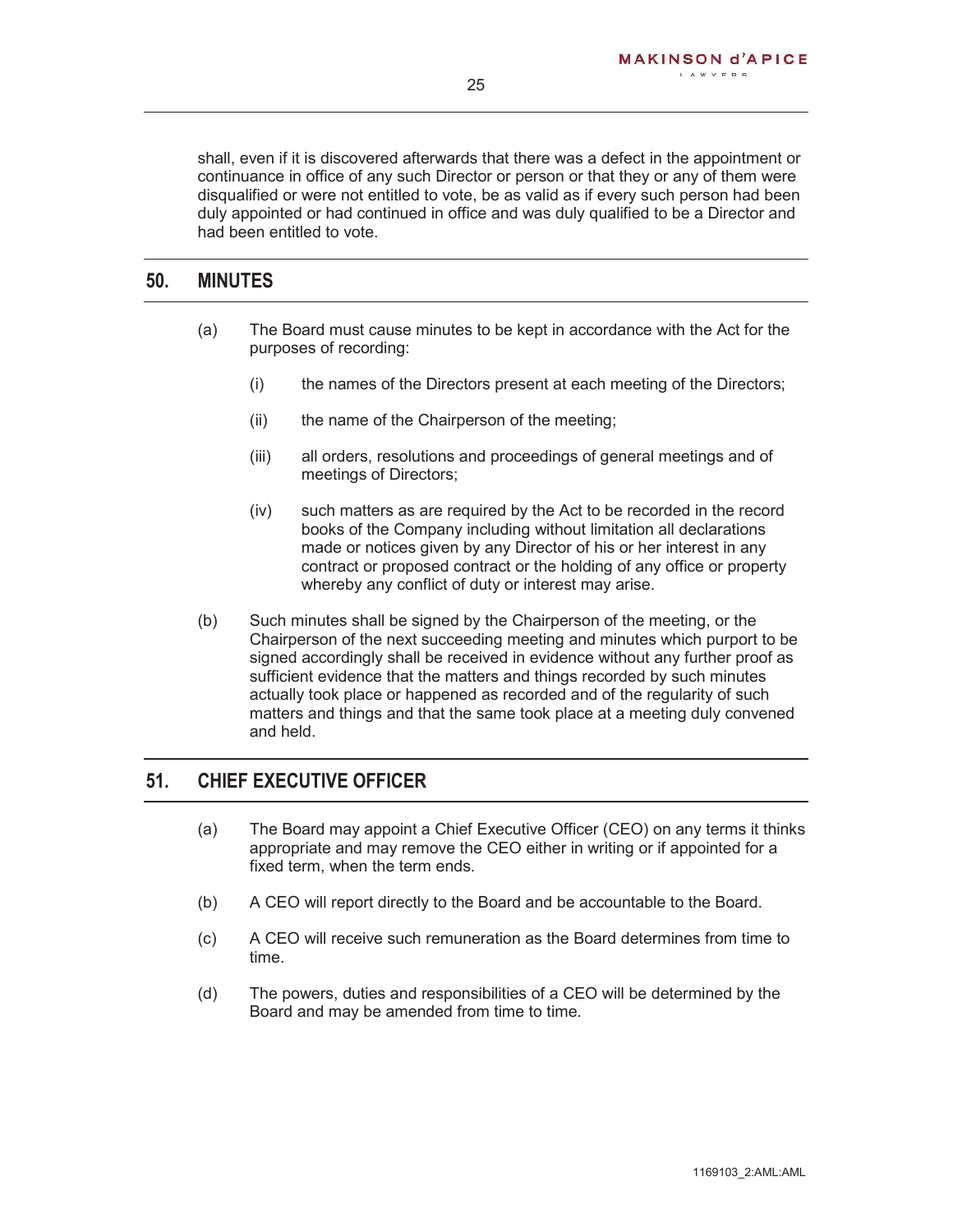#### **52. SECRETARY**

- (a) There must be at least one Secretary appointed to that office by the Board. Such Secretary may be an honorary Secretary and need not be a Director.
- (b) The Board may remove any Secretary from that office.

#### **53. AUDIT**

- (a) A registered company auditor must be appointed.
- (b) The remuneration of the auditor must be fixed and the auditor's duties regulated in accordance with the Act.

#### **54. EXECUTION OF DOCUMENTS**

- (a) Without limiting the manner in which the Company may execute any contract, including as permitted under section 127 of the Act, the Company may execute any agreement, deed or other document by:
	- (i) two Directors signing the same; or
	- (ii) one Director and one Secretary signing the same.
- (b) Nothing in this Constitution requires the Company to execute any agreement, deed or other document under common seal for the same to be effectively executed by the Company.

#### **55. ACCOUNTS AND INSPECTION**

The Board shall cause proper financial records to be kept and must distribute copies of the financial reports of the Company and a Directors' report in accordance with the requirements of the Act and also from time to time determine whether and to what extent and at what times and places and under what conditions or regulations the accounting and other records of the Company or any of them will be open to the inspection of Members.

#### **56. SERVICE OF NOTICES**

- (a) A notice may be given by the Company to any Member by:
	- (i) serving it on the Member personally; or
	- (ii) sending it to the Member at an address indicated in the Register.
- (b) An address may include a facsimile, email or any other electronic address supplied by the Member to the Company for the purposes of giving notice to the Member.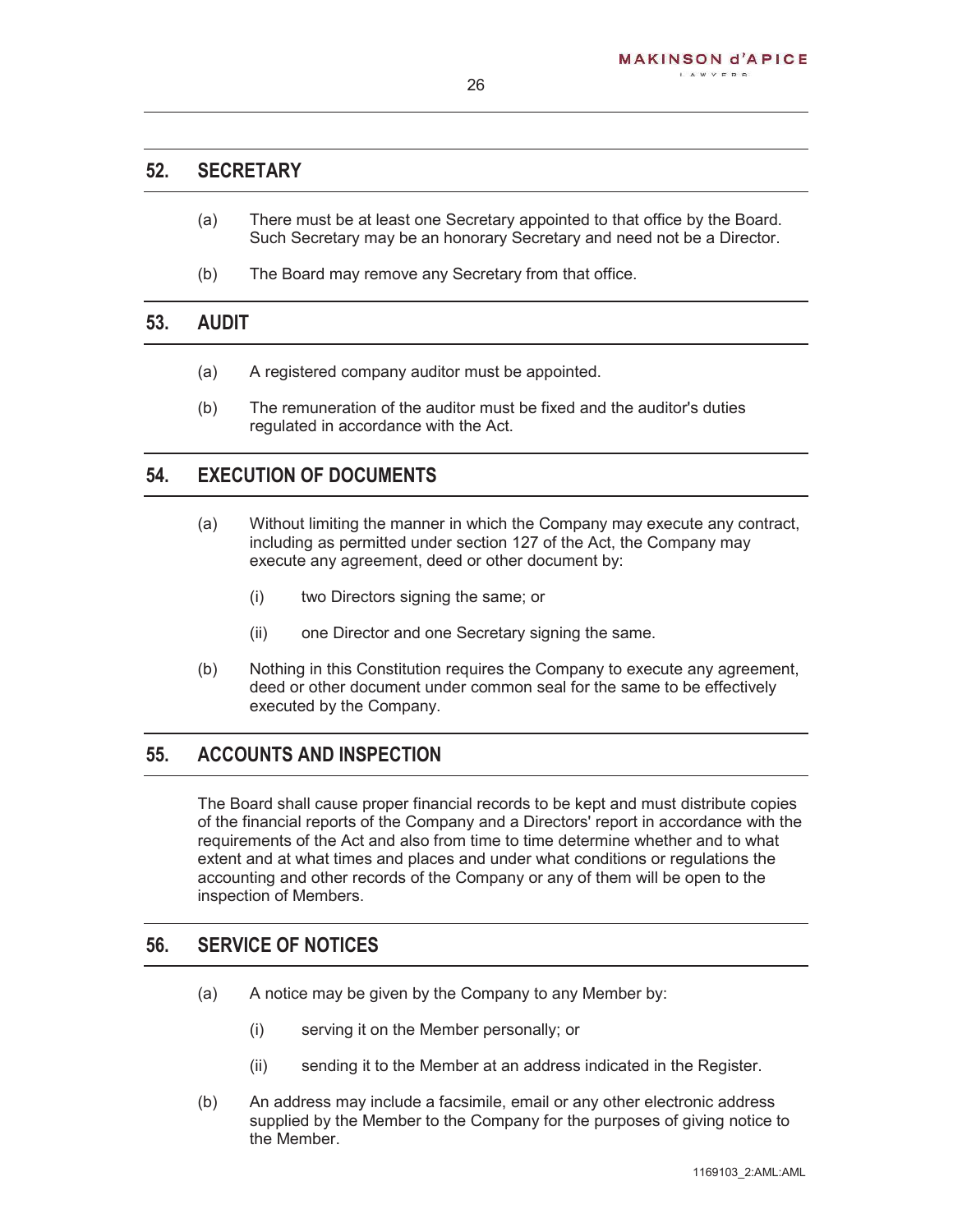- (c) Any Member who has not provided or sent to the Office a place of address for inclusion in the Register as the place at which notices may be given to the Member shall not be entitled to receive any notice.
- (d) Where a notice is sent by post, service of the notice shall be taken to be effected by properly addressing, prepaying and posting a letter containing the notice and shall be deemed to have been effected on the day after the date of posting. Service of a notice to a Member outside Australia shall be deemed to have been made in the ordinary course of the post.
- (e) Where a notice is sent by electronic means such as email, service of the notice shall be taken to be effected by properly addressing and sending the notice and in such case shall be taken to have been effected on the business day after it is sent.

#### **57. WINDING UP**

The Company may be dissolved by a Special Resolution of Members at a general meeting of Members. If any surplus remains following the winding up of the Company, the surplus will not be paid to or distributed amongst Members, but will be given or transferred to another institution or corporation which has:

- (a) objects which are similar to the objects of the Company as set out in **clause** 4;
- (b) a governing document which requires its income and property to be applied in promoting its objects; and
- (c) a governing document which prohibits it from paying or distributing its income and property amongst its Members to an extent at least as great as imposed on the Company by **clause 4(d)**.

The identity of the corporation or institution is to be determined by the Members in writing at or before the time of dissolution and failing such determination being made, by application to the Supreme Court for determination.

#### **58. INDEMNITY**

To the extent permitted by law, every Officer and employee (and former Officer or employee) of the Company shall be indemnified out of the funds of the Company against all costs, expenses and liabilities incurred as such an Officer or employee (or former Officer or employee). However, no such Officer or employee (or former Officer or employee) shall be indemnified out of the funds of the Company under this clause unless:

(a) it is in respect of a liability to another person (other than the Company or a related body corporate to the Company) where the liability to the other person does not arise out of conduct involving a lack of good faith; or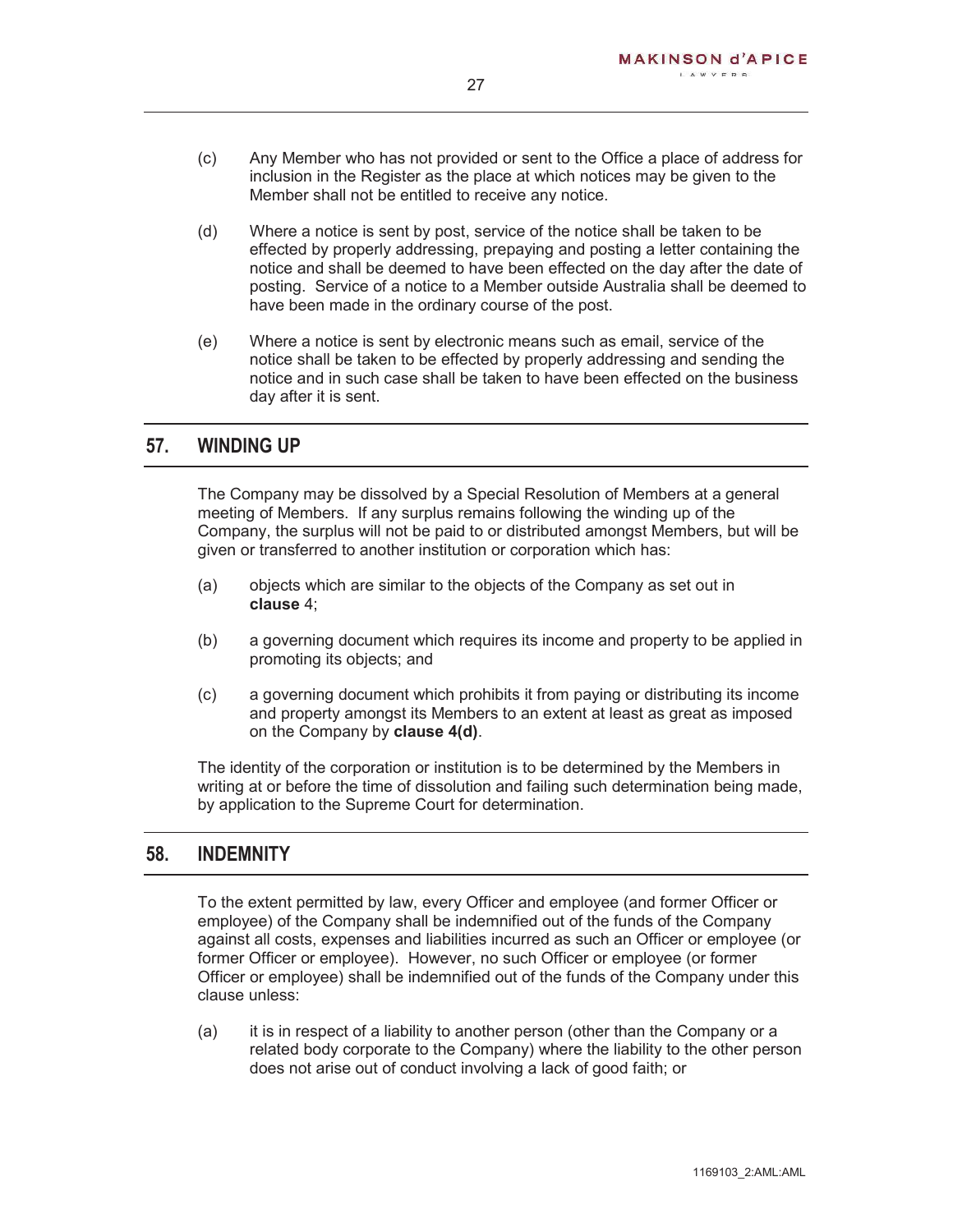- (b) it is in respect of a liability for costs and expenses incurred:
	- (i) in defending proceedings, whether civil or criminal, in which judgment is given in favour of the Officer or employee (or former Officer or employee) or in which the Officer or employee (or former Officer or employee) is acquitted; or
	- (ii) in connection with an application, in relation to such proceedings, in which the court grants relief to the Officer or employee (or former Officer or employee).

#### **59. PAYMENT OF INDEMNITY POLICY PREMIUM**

- (a) To the extent permitted by law the Company may at the discretion of the Board enter into and/or pay a premium in respect of a policy of insurance insuring an Officer or employee (or former Officer or employee) of the Company against any liability incurred by such person in that capacity (whether in respect of acts or omissions prior to or after the date of the issue of the policy or both) except for:
	- (i) a liability arising out of conduct involving a wilful breach of duty in relation to the Company; or
	- (ii) a contravention of sections 182 or 183 of the Act.

The Board shall have the discretion to approve the terms and conditions of any such policy of insurance.

(b) Where an Officer or employee (or former Officer or employee) has the benefit of an indemnity pursuant to an insurance policy in respect of his or her actions or omissions then the Company shall not be required to indemnify the Officer or employee under **clause 58** except to the extent that the indemnity affected by the insurance policy does not fully cover the persons liability.

#### **60. INDEMNITY TO CONTINUE**

The indemnity granted by the Company contained in **clauses 58** and **59** shall continue in full force and effect notwithstanding the deletion or modification of that clause, in respect of acts and omissions occurring prior to the date of the deletion or modification.

#### **61. TRANSITIONAL PROVISIONS**

Despite any other provision of this Constitution:

(a) A person who is a Director of the Company immediately before the commencement of this Constitution is taken to be a Director under this Constitution for the remainder of that Director's then current term.